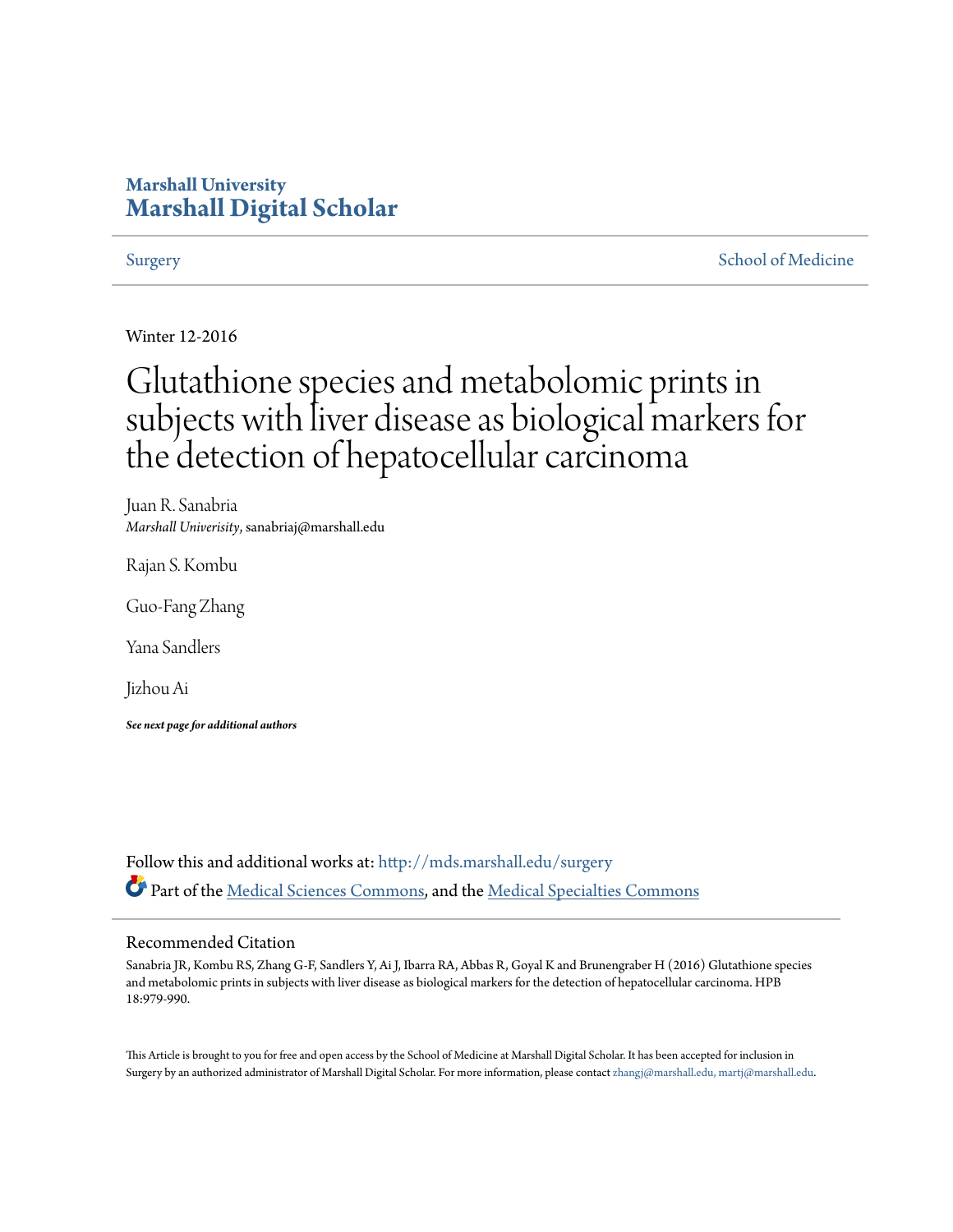#### **Authors**

Juan R. Sanabria, Rajan S. Kombu, Guo-Fang Zhang, Yana Sandlers, Jizhou Ai, Rafael A. Ibarra, Rime Abbas, Kush Goyal, and Henri Brunengraber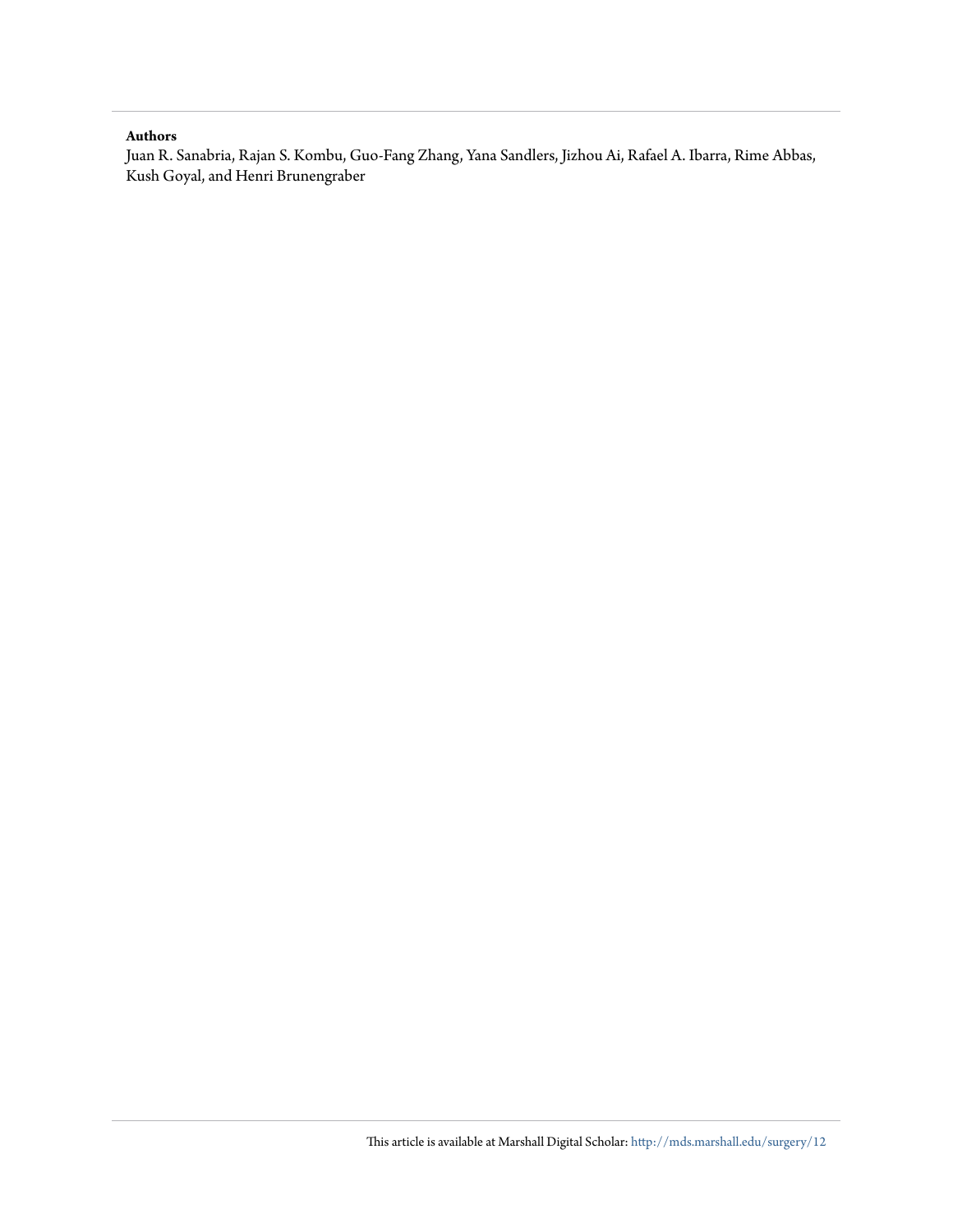#### ORIGINAL ARTICLE

# Glutathione species and metabolomic prints in subjects with liver disease as biological markers for the detection of hepatocellular carcinoma

Juan R. Sanabria $^{1,2,3,5,6}$ , Rajan S. Kombu<sup>2</sup>, Guo-Fang Zhang<sup>2</sup>, Yana Sandlers<sup>2</sup>, Jizhou Ai<sup>5,6</sup>, Rafael A. Ibarra<sup>2</sup>, Rime Abbas<sup>2</sup>, Kush Goyal<sup>1,2</sup> & Henri Brunengraber<sup>2,4</sup>

<sup>1</sup>Department of Surgery, <sup>2</sup>Department of Nutrition, <sup>3</sup>Department of Preventive Medicine, <sup>4</sup>Department of Metabolomics and Proteomics Core Facilities, Case Western Reserve University School of Medicine, Cleveland, OH, <sup>5</sup>Department of Surgery and Research, and 6 Department of Biostatistics, Cancer Treatment Centers of America, Chicago, IL, USA

#### Abstract

**Background:** The incidence of liver disease is increasing in USA. Animal models had shown glutathione species in plasma reflects liver glutathione state and it could be a surrogate for the detection of hepatocellular carcinoma (HCC).

Methods: The present study aimed to translate methods to the human and to explore the role of glutathione/metabolic prints in the progression of liver dysfunction and in the detection of HCC. Treated plasma from healthy subjects ( $n = 20$ ), patients with liver disease (ESLD,  $n = 99$ ) and patients after transplantation (LTx, n = 7) were analyzed by GC- or LC/MS. Glutathione labeling profile was measured by isotopomer analyzes of <sup>2</sup>H<sub>2</sub>O enriched plasma. Principal Component Analyzes (PCA) were used to determined metabolic prints.

Results: There was a significant difference in glutathione/metabolic profiles from patients with ESLD vs healthy subjects and patients after LTx. Similar significant differences were noted on patients with ESLD when stratified by the MELD score. PCA analyses showed myristic acid, citric acid, succinic acid, L-methionine, D-threitol, fumaric acid, pipecolic acid, isoleucine, hydroxy-butyrate and glycolic, steraric and hexanoic acids were discriminative metabolites for ESLD-HCC<sup>+</sup> vs ESLD-HCC<sup>-</sup> subject status. **Conclusions:** Glutathione species and metabolic prints defined liver disease severity and may serve as surrogate for the detection of HCC in patients with established cirrhosis.

Received 26 April 2016; accepted 14 September 2016

#### Correspondence

Juan R. Sanabria, Department of Surgery at Marshall University or Department of Proteomics and Metabolmics Core Facilities at Case Western Reserve University, Cleveland, OH, USA. E-mails: [sanabriaJ@](mailto:sanabriaJ@marshall.edu) [marshall.edu](mailto:sanabriaJ@marshall.edu), [juan.sanabria@case.edu](mailto:juan.sanabria@case.edu)

[komburajan@gmail.com](mailto:komburajan@gmail.com) (R.S. Kombu), [gxz35@case.edu](mailto:gxz35@case.edu) (G.-F. Zhang), [Yana.Sandlers@gmail.com](mailto:Yana.Sandlers@gmail.com) (Y. Sandlers), [Jizhou.Ai@ctca-hope.com](mailto:Jizhou.Ai@ctca-hope.com) (J. Ai), [doctorrafaelibarra@gmail.com](mailto:doctorrafaelibarra@gmail.com) (R.A. Ibarra), [d\\_reemy@yahoo.com](mailto:d_reemy@yahoo.com) (R. Abbas), [kgoyal@gmail.com](mailto:kgoyal@gmail.com) (K. Goyal), [hxb8@case.edu](mailto:hxb8@case.edu) (H. Brunengraber)

#### Introduction

The incidence of end stage liver disease (ESLD) has increased in the last decade in the USA due mainly to a high incidence of HCV infection and an epidemic of obesity; the main risk factor for non-alcoholic steatohepatitis  $(NASH).<sup>1,2</sup>$  $(NASH).<sup>1,2</sup>$  $(NASH).<sup>1,2</sup>$  It is estimated that 4 million of Americans are infected with HCV and 1 out of 3

AHPBA/IHPBA Buenos Aires 2012 and AHPBA/IHPBA Sao Paulo 2016.

adults are overweight. $3,4$  Non-invasive markers for liver disease progression are not well defined as they are the factors that predict the transformation from a compensated state of cirrhosis to a decompensated one.<sup>5[–](#page-12-0)7</sup> Furthermore, reliable biomarkers for early detection of hepatocellular carcinoma  $(HCC)$  in this high risk population are in need.<sup>[8](#page-12-0)</sup>

Genetic prints on malignant tissue from patients with ESLD have shown diverse gene patterns likely due, at least in part to the This work was presented in part at the ASTS Philadelphia 2011, have shown diverse gene patterns inkery due, at least in part to the variety of the mechanisms of liver injury and the variety of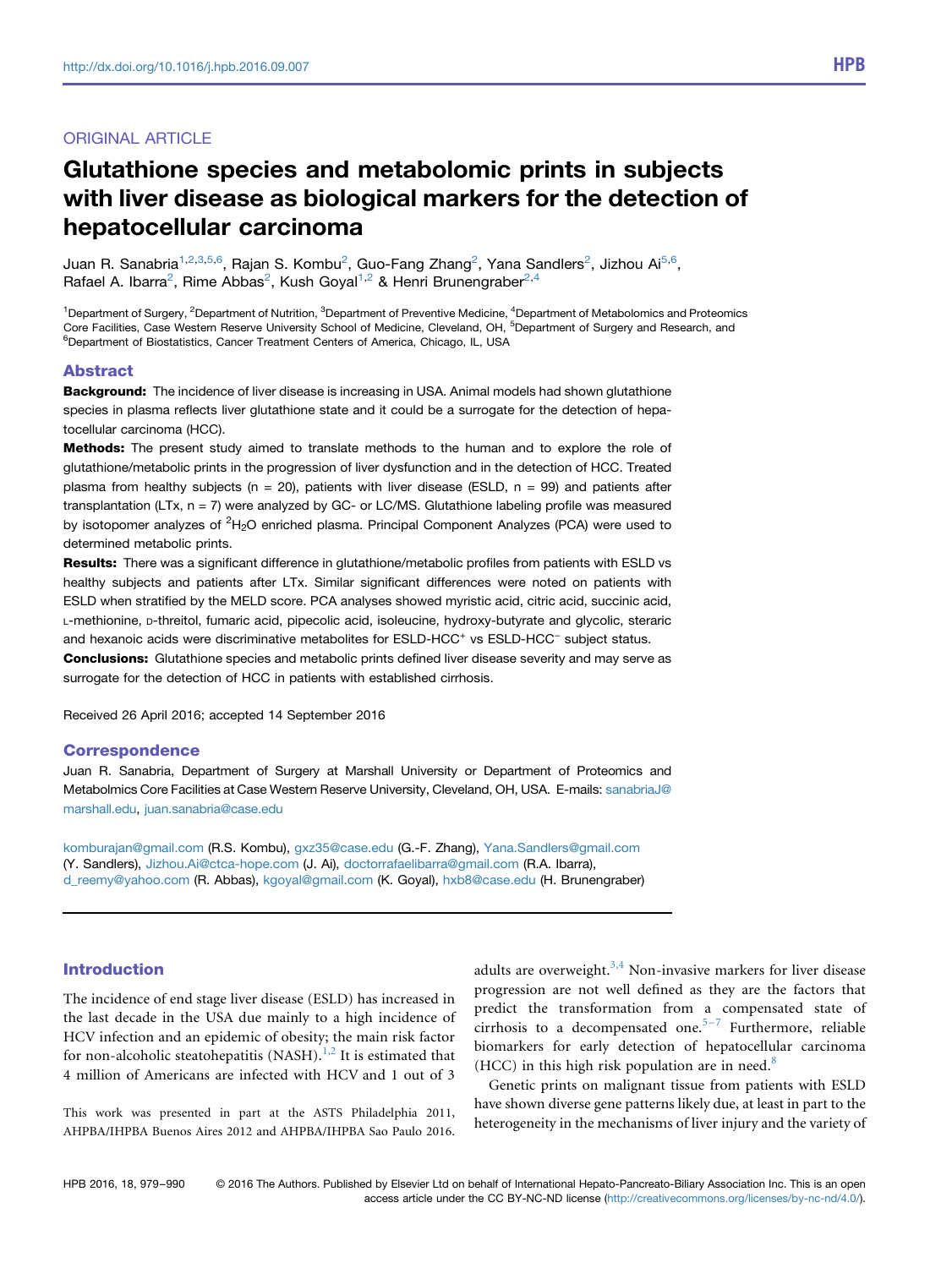pathways for hepatocyte malignant transformation.  $9-13$  $9-13$  In addition, there is no standardization in the method used to take and process tissue samples from tumor biopsies, or from tumor explants after surgery at different ischemic times during the operation. The integration of gene alterations to specific protein disturbances and metabolic patterns could provide a better understanding of the patient in whom disarrangements in liver physiology, portal blood flow, and malignant transformation occur at once.<sup>14–18</sup> Our group has shown a linear correlation of glutathione species concentration in plasma with glutathione species concentration from liver tissue.<sup>[19](#page-12-0)</sup> Furthermore, an animal model with normal livers but tumor implants had shown disturbances of the glutathione species and changes on metabolic prints when compared to controls; changes in the glutathione species were also noted in an animal model with cirrhosis and  $HCC.<sup>20-22</sup>$  $HCC.<sup>20-22</sup>$  $HCC.<sup>20-22</sup>$  The present study aims to translate methods from the animal model to the human, to determine changes in glutathione species and in the metabolic patterns of patients with progressive liver disease, and to determine differences in patients with ESLD with and without HCC. The present studies showed Glutathione species and metabolic prints defined liver disease severity and may serve as surrogate for the detection of HCC in patients with established cirrhosis.

#### Material and methods

#### Population

Three sets of subjects were enrolled on IRB approved protocols: healthy subjects ( $n = 20$ ), patients with end stage liver disease (ESLD) and diverse liver injury (stratified by the MELD score,  $n = 99$ ), and patients >30 days after liver transplantation (LTx) with normal graft function  $(n = 7)$ . All subjects were approached during their visit to liver clinics, and protocols were presented and explained. Consented patients were scheduled for a second visit where clinical variables were captured, and blood and urine samples were obtained and processed. A subset of patients (healthy controls,  $n = 10$ ; patients with diverse MELD score,  $n = 7$ and patients after liver transplantation,  $n = 7$ ) were enrolled for the labeling studies as described below. All studies were conducted according with the guidelines at Case Western Reserve University and Western IRB (Copernicus Group) under approved protocols at University Hospitals Case Medical Center (Cleveland) and Cancer Treatment Centers of America (Chicago).

The general dual protocol was aimed at i) measuring both the concentration and turnover of GSH-GSSG, and ophthalmate (from treated plasma and from <sup>2</sup>H-enriched body water, respectively), and ii) evaluating the metabolome of the subjects over two Tiers of metabolites. In Tier 1, the concentration of glutathione species and 3 metabolites were measured (glucose, glycerol and lactate), while in Tier 2, the concentration of 78 metabolites were identified, respectively. An initial exploratory run of 21 metabolites was performed in healthy controls under fasted and fed conditions. To further assess liver physiology in

healthy subjects without the need of getting a liver biopsy, prealbumin and IGF-1 concentrations were measured by standard ELISA techniques (Sigma–Aldrich, St. Louis MO). All samples from patients with ESLD were taken in the fasted state in the morning hours under no sleep deprived conditions.<sup>[23,24](#page-12-0)</sup>

For the labeling studies, subjects were investigated at the Clinical Research Center (CWRU, Cleveland) and it involved: i) overnight fasting of the subject/patient, ii) insertion of a venous blood sampling catheter in a wrist vein, iii) collection of baseline blood and urine samples, iv) ingestion of glass-distilled 99%  ${}^{2}H_{2}O$  (Sigma Aldrich, San Louis MO) in amount that enriched body water at 0.5% (250 ml/75 kg, ingested slowly over 1 h (the beginning of  ${}^{2}H_{2}O$  ingestion sets the time at 0 h), v) blood sampling every hour from 1 to 8 h after starting  ${}^{2}H_{2}O$  ingestion. Subjects/patients were asked to remain recumbent from 0 to 3 h to avoid vertigo or nausea and to assure better water distribution. Enrolled healthy subjects were asked for a second visit where the  ${}^{2}H_{2}O$  was provided after the ingestion of a standardized 800 calorie meal.

#### Blood and urine sampling processing

Five mL of blood was withdrawn from patients using a vacutainer system and collected in a heparinized solution to be placed in a centrifuge at a temperature of  $4^{\circ}$ C for 10 min. Plasma was carefully separated from RBC's and both aliquots were treated as described below; they were saved & labeled at −70 °C until mass spectrometry processing. 5–10 ml of urine were collected in prelabeled sterile containers and saved at −70 °C. Urine samples were used in the identification of spectra peaks on unknown origin suspected to be from medications.

#### Dot connecting test

At the end of each study visit, every participant across the various study groups did a Dot-connecting test to assess grade of encephalopathy. The Dot connecting test consists of drawing a line connecting numbered dots already present on a sheet of paper, going from 1 to 15. The amount of time the subject spends performing the dot connecting test was recorded. It was administered in a set of six different formats (A–G) and the results were averaged and expressed in seconds.

#### Glutathione sp. concentration Materials and reagents

General chemicals, as well as  ${}^{2}H_{2}O$  (99%, glass distilled) and [<sup>13</sup>C<sub>2</sub>,<sup>15</sup>N-glycine]glutathione (M<sub>3</sub> GSH) were from Sigma-Aldrich (St. Louis, MO). Homoglutathione was from Chem-Impex International (Wood Dale, IL). Ophthalmic acid was from Bachem (Torrance, CA). Acetonitrile was procured from Fisher Scientific (Pittsburgh, PA).

#### Glutathione species

Plasma concentration of glutathione species GSH:GSSG and OA were measured using LC-MS/MS methods validated in our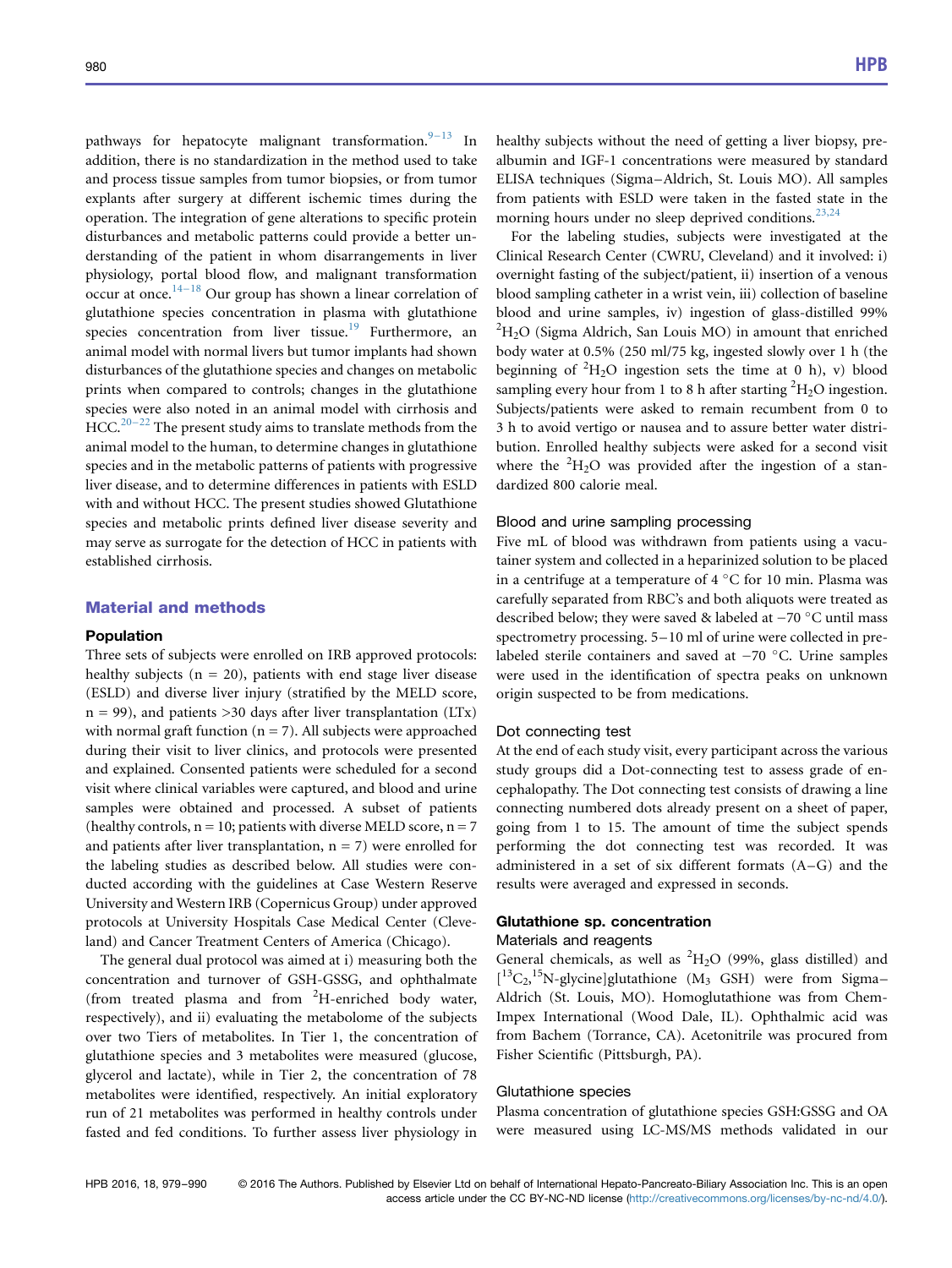laboratory.<sup>21</sup> In brief, the protected plasma samples were spiked with homoglutathione as an internal standard. Iodoacetate treated samples were kept in the dark at room temperature for 45 min to allow completion of the reaction. To liberate the bound glutathione,  $200 \mu l$  of DTT (100 mM, pH 10, in 10 mM ammonium bicarbonate) was added and allowed to react in the dark for 15 min at room temperature. To this solution, 200  $\mu$ l of iodoacetonitrile [200 mM, pH 10, in 10 mM ammonium bicarbonate containing  $3.12 \mu M$  homoglutathione (623 pmol/200  $\mu$ l)] was added to convert the liberated glutathione to a cyanomethylthioether. After 30 min standing at room temperature in the dark, 1.5 ml of acetonitrile was added to precipitate the proteins. After completing all reactions, the sample was dried at 50 $\degree$ C under air at 20 psi for 40 min and reconstituted in formic acid in water (0.1% vol:vol). This sample was injected into a liquid chromatograph (Agilent 1100, Agilent Technologies Inc., Palo Alto, CA) equipped with an API 4000 QTrap mass spectrometer (Applied Biosystems, Foster City, CA) operated under positive ionization mode. A Hypersil Gold C18 column  $(2.1 \times 150 \text{ mm})$ , 5 µm particle size; Thermo Electron Corp.) was used at room temperature. Mobile phase A was 0.15% formic acid in wateracetonitrile (99:1, vol:vol), and mobile phase B was 0.15% formic acid in water-acetonitrile (5:95 vol:vol). Using a gradient elution, the compounds were eluted at a flow rate of 0.2 ml/min. Analyst software (version 1.4.1; Applied Biosystems, Foster City, CA) was used for data registration and analysis. The MRM ion pairs monitored (precursor:product) were i) for carboxymethyl-GSH: 366.1:237.2, ii) for cyanomethyl-GSH derived from GSSbound: 347.2:272.1, iii) for carboxymethyl-homoglutathione: 380.1:233.1, iv) for cyanomethyl-homoglutathione: 361.1:232.1, and v) for ophthalmate: 290.3:161.1. The GSH/GSSG-bound ratio was calculated using the formula  $[GSH]/[GSSG-bound^2]$ . Concentrations were adjusted accordingly to internal controls.

#### Metabolic prints

Gas Chromatography-Mass Spectrometry (GC–MS) analyses were performed on an Agilent 6890 gas chromatograph interfaced to an Agilent 5973 mass spectrometer equipped with a Phenomenex ZB-5 MSi capillary column (30 m  $\times$  0.25 mmi.d.,  $0.25 \mu m$  film thicknesses). Injection volume was 1  $\mu$ L in split less mode. Injector temperature was set at 250  $^{\circ}$ C and the transfer line at 275  $\degree$ C. The carrier gas was helium at a constant flow rate of 1 mL/min. The GC oven temperature was initially kept at 60 °C for 1 min and increased at a rate of 10 °C/min to a final temperature of 325  $\degree$ C held for 10 min. EI ion source temperature was set to 250  $^{\circ}$ C and the MS quadrupole temperature to 150  $\degree$ C. Mass spectra were acquired in scan mode with a mass range of  $45-800$  *m/z*. The raw data was de-convoluted with the National Institute of Standards and Technology (NIST) Automated Mass Spectral Deconvolution and Identification Software (AMDIS). After spectral analysis and data processing of 113 signals, 78 signals could be identified in 80% of all samples. Identified signals were confirmed by the Case Core metabolomic library and the Fiehn library (Agilent Technologies Inc, Santa Clara, CA). For further quantification, the data was exported to the SpectConnect server (Massachusetts Institute of Technology, Cambridge, MA). The concentration of each metabolite was expressed as its relative peak area (divided by the area of the corresponding internal standard in the same chromatogram). All identified metabolic compounds in Tiers 1and 2 (3 and 78 metabolites, respectively) were further used for statistical analyses. For healthy controls, metabolic compound were measured and processed at T0 when compared to other groups and at T4 when healthy controls were compared between fasted and fed states.

#### Glutathione species labeling profile

When body water is <sup>2</sup>H-enriched by ingestion of <sup>2</sup>H<sub>2</sub>O, aminoacids become labeled by exchange reactions with the H of water. Once incorporated into proteins or peptides, the labeling of the aminoacids is stable. The measurement of the  ${}^{2}$ H-enrichment of proteins or peptides allows the calculation of their fractional rate of production. Since GSH is a peptide, its rate of synthesis in various organs can be accessed from the incorporation of  ${}^{2}H$ from <sup>2</sup>H-enriched body water. Our laboratory had developed LC-MS/MS assays for the concentration and <sup>2</sup>H-enrichment of GSH and GSSG. To prevent the oxidation of GSH, we immediately reacted the sample with iodoacetate or iodoacetonitrile to form the carboxymethyl-GS or cyanomethyl- GS thioether, respectively. These derivatives yield good MS–MS spectra. However, GSSG, which does not require protection, yields a very weak MS signal. To assay reliably GSH and GSSG under similar conditions, (i) we protect GSH with iodoacetate, then (ii) we reduce GSSG with dithiothreitol and protect the newly formed GSH with iodoacetonitrile. This one-pot preparation allows us to assay extant GSH and GSH derived from GSSG in the same LC-MS/MS run. Homo-GSH (glutamate-cysteine-alanine) is used twice as an internal standard as previously described.<sup>[19](#page-12-0)</sup>

#### Treatment of samples and LC–MS/MS

The treatment of samples and the process to obtain the spectra were carried out as described previously.<sup>[19](#page-12-0)</sup> Analyst software (version 1.4.2; Applied Biosystems) was used for data registration. Mass spectra were acquired under three modes. First, the enhanced resolution mass spectra of the intact molecules was recorded. Second, multiple reaction monitoring (MRM) ion pairs were monitored to acquire data used to calculate isotopic enrichments from precursor 3-product pairs. The ion pairs monitored were i) for carboxymethyl-GSH:  $366.1 \rightarrow 237.1$ , 367.2  $\rightarrow$  237.1, and 367.1  $\rightarrow$  238.1; ii) for cyanomethyl-GSH derived from GSSR: 347.2  $\rightarrow$  218.1, 348.2  $\rightarrow$  218.1, and 348.2  $\rightarrow$  219.1; iii) for carboxymethylhomoglutathione: 380.1  $\rightarrow$ 233.1; iv) for cyanomethyl-homoglutathione:  $361.1 \rightarrow 232.1$ ; and v) for ophthalmate:  $290.3 \rightarrow 161.1, 291.3 \rightarrow 161.1,$  and  $291.3 \rightarrow 162.1$ . Third, product ion spectra (MS/MS) were used to calculate the enrichments of fragments of the carboxymethyl-GSH derivative; from the precursor ions at mass-to charge ratio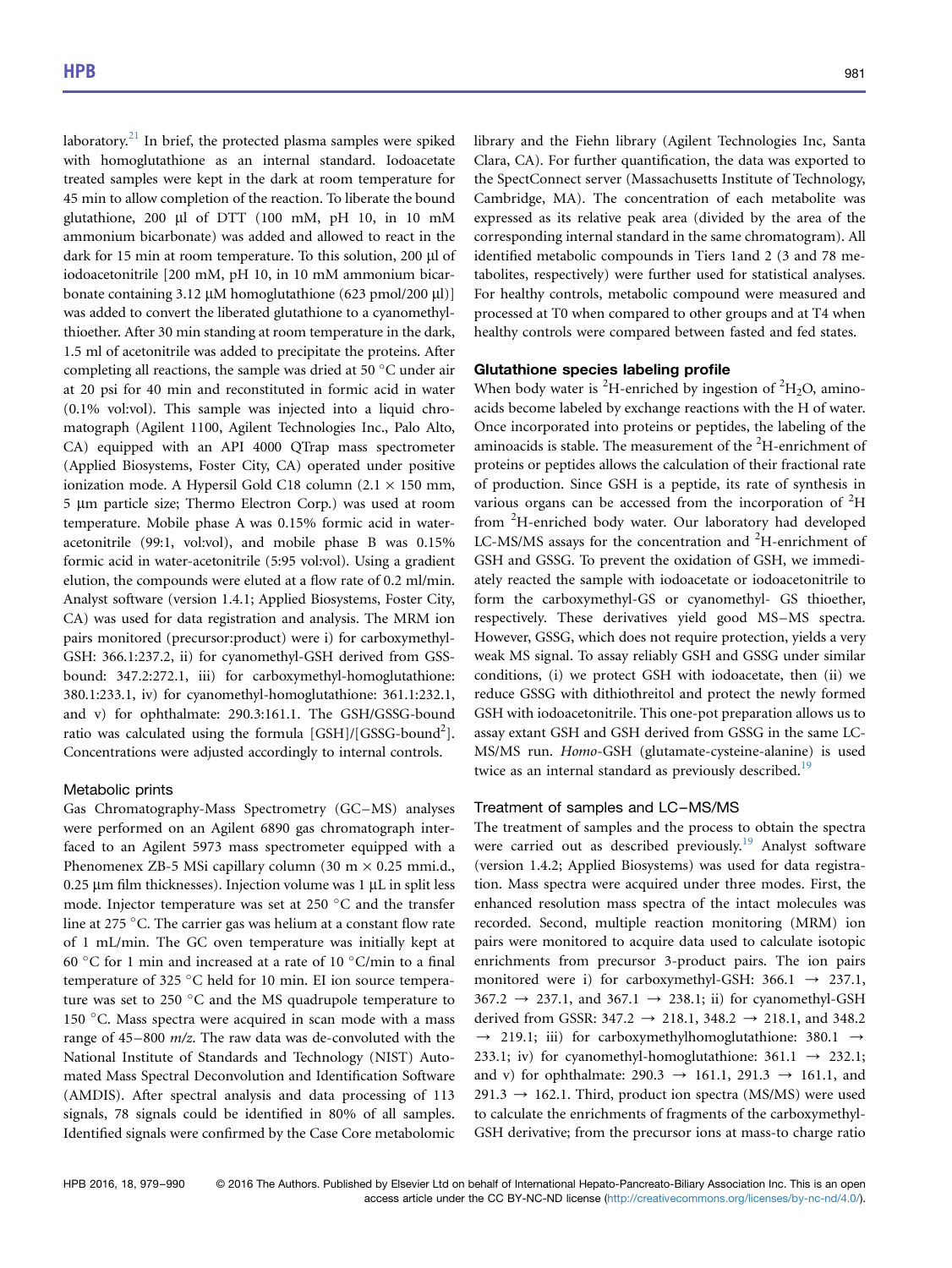$(m/z)$  366.1 and 367.1, we monitor  $m/z$  134 [cysteine (CYS) at collision energy 33], 237 [glycinyl (GLY)-CYS at collision energy 19], and 291 [glutamyl (GLU)-CYS at collision energy 21], with a mass width of 5 amu, from  $m/z$  100 to 400. The <sup>2</sup>H enrichment of plasma water was assayed by exchange with unlabeled acetone in alkaline medium, followed by extraction and GC–MS of deuterated acetone.

#### **Calculations**

The  $M_1$  <sup>2</sup>H enrichment of GSH derivatives was calculated from MRM data on the basis of the fragmentation patterns of the M and  $M_1$  parent ions of each derivative. The calculations for the carboxymethyl-GSH derivatives are based on the transitions of the M parent ion (366.1  $\rightarrow$  236.1) and M<sub>1</sub> parent ion  $(367.1 \rightarrow 237.1$  and 238.1). The M fraction is calculated from the average peak intensity of the 366.1  $\rightarrow$  237.1 MRM pair. The  $M_1$  fraction is calculated as the sum of the average peak intensities of the two MRM pairs  $367.1 \rightarrow 237.1$  and  $367.1 \rightarrow 238.1$ . The mole percent enrichment of the GSH derivative is calculated as  $M_1/(M + M_1)$ . The contribution of  $M_2$ and higher mass isotopomers to the calculation is inconsequential. In experiments where M<sub>3</sub> GSH was used, we measured the abundances of the  $M-M_3$  species. For the  $M_2$  isotopomer, we

calculated the sum of the average peak intensities of three MRM pairs (368.1  $\rightarrow$  237.1, 238.1, and 239.1). For the M<sub>3</sub> isotopomer, we calculated the sum of average peak intensities of four MRM pairs (369.1  $\rightarrow$  237.1, 238.1, 239.1, and 240.1). The M<sub>3</sub> mole percent enrichment of the GSH derivative was calculated as M3/  $(M + M1 + M2 + M3)$ . The above calculations use the average intensities of the peaks at retention time  $\pm 0.1$  min. Data were processed using a Visual Basic script, $\frac{1}{1}$  $\frac{1}{1}$  $\frac{1}{1}$  which simplifies peak integration by opening the files sequentially, and then transferring the average intensity of the selected peaks to an Excel spreadsheet.

The  $M_1$  enrichment of the constitutive amino acids of GSH was calculated from the product ion spectra of the derivatives. Calculations used data from the most abundant product ions: m/ z 134 (CYS), 237 (GLY-CYS), and 291 (GLU-CYS), monitored with a mass width of 5 amu. The enrichment of GLY was calculated from the difference in enrichment of GLY-CYS and CYS. The enrichment of GLU was calculated from the difference in enrichment of GLU-CYS and CYS. We fit the time course labeling data to a model for a single compartment using nonlinear regression implemented with the Origin statistical package (OriginLab, Northampton, MA). We used the Box-Lucas 1 model, which fits the data to the equation  $E(t) = E\text{inf}$ 

Table 1 Demographic variables of normal subjects, patients with different degrees of liver disease graded by MELD score and subjects after liver transplantation

| Group                        | <b>Healthy</b> | <b>ESLD</b>     |                 | Post-LTx        | p-Value* |
|------------------------------|----------------|-----------------|-----------------|-----------------|----------|
|                              |                | MELD < 14       | $MELD \geq 14$  |                 |          |
| Subjects (n)                 | 20             | 79              | 20              | $\overline{7}$  |          |
| Gender (M:F)                 | 11:9           | 43:36           | 15:5            | 4:3             |          |
| Age (years $M \pm STDV$ )    | $33.1 \pm 8.7$ | $55.9 \pm 11.7$ | $54.5 \pm 15.1$ | $55.4 \pm 11.0$ | < 0.05   |
| <b>MELD</b> ( $M \pm STDV$ ) | $4.8 \pm 1.5$  | $8.9 \pm 2.5$   | $19.9 \pm 6.2$  | $5.7 \pm 2.9$   | < 0.05   |
| Creatinine                   | $0.9 \pm 0.04$ | $0.97 \pm 0.3$  | $1.97 \pm 1.2$  | $1.6 \pm 0.2$   |          |
| <b>Bilirubin Total</b>       | $0.5 \pm 0.2$  | $1.12 \pm 0.9$  | $6.5 \pm 11.2$  | $1.1 \pm 0.1$   |          |
| <b>INR</b>                   | $0.99 \pm 0.0$ | $1.13 \pm 0.14$ | $1.44 \pm 0.5$  | $1.1 \pm 0.4$   |          |
| <b>Child-Pugh Score</b>      | $5\pm0$        | $6.26 \pm 1.3$  | $8.7 \pm 1.8$   | $6.0 \pm 1.7$   | < 0.05   |
| Ascites no controlled        | 0              | 38 (48%)        | 15 (75%)        | 8 (28%)         |          |
| Encephalopathy (seconds)     | $11.6 \pm 5.3$ | $14.8 \pm 7.7$  | $19.6 \pm 11.6$ | $19.4 \pm 15.3$ |          |
| HCC (yes:no)                 | $0:20(0\%)$    | 13:66 (16%)     | 3:18 (15%)      | 0:7(0%)         |          |
| Milan criteria               | <b>NA</b>      | 8               | 3               | <b>NA</b>       |          |
| Size                         | <b>NA</b>      | $3.9 \pm 1.7$   | $2.5 \pm 1.1$   | <b>NA</b>       |          |
| <b>Liver Disease</b>         | $\mathbf 0$    | 79              | 20              | 7 <sup>a</sup>  |          |
| Conge/metabolic (NASH)       | <b>NA</b>      | 16              | 3               | $\overline{2}$  |          |
| Toxic/drug (alcohol)         | <b>NA</b>      | 13              | 6               | 1               |          |
| Infectious (HBV/HCV)         | <b>NA</b>      | 41              | 10              | 3               |          |
| Cholestatic                  | <b>NA</b>      | 5               | 0               | 0               |          |
| Other                        | <b>NA</b>      | 4               | 1               | 1               |          |

 $*p < 0.05$  by *t*-test when compared to healthy controls.<br><sup>a</sup> Etiology of liver disease prior LTx.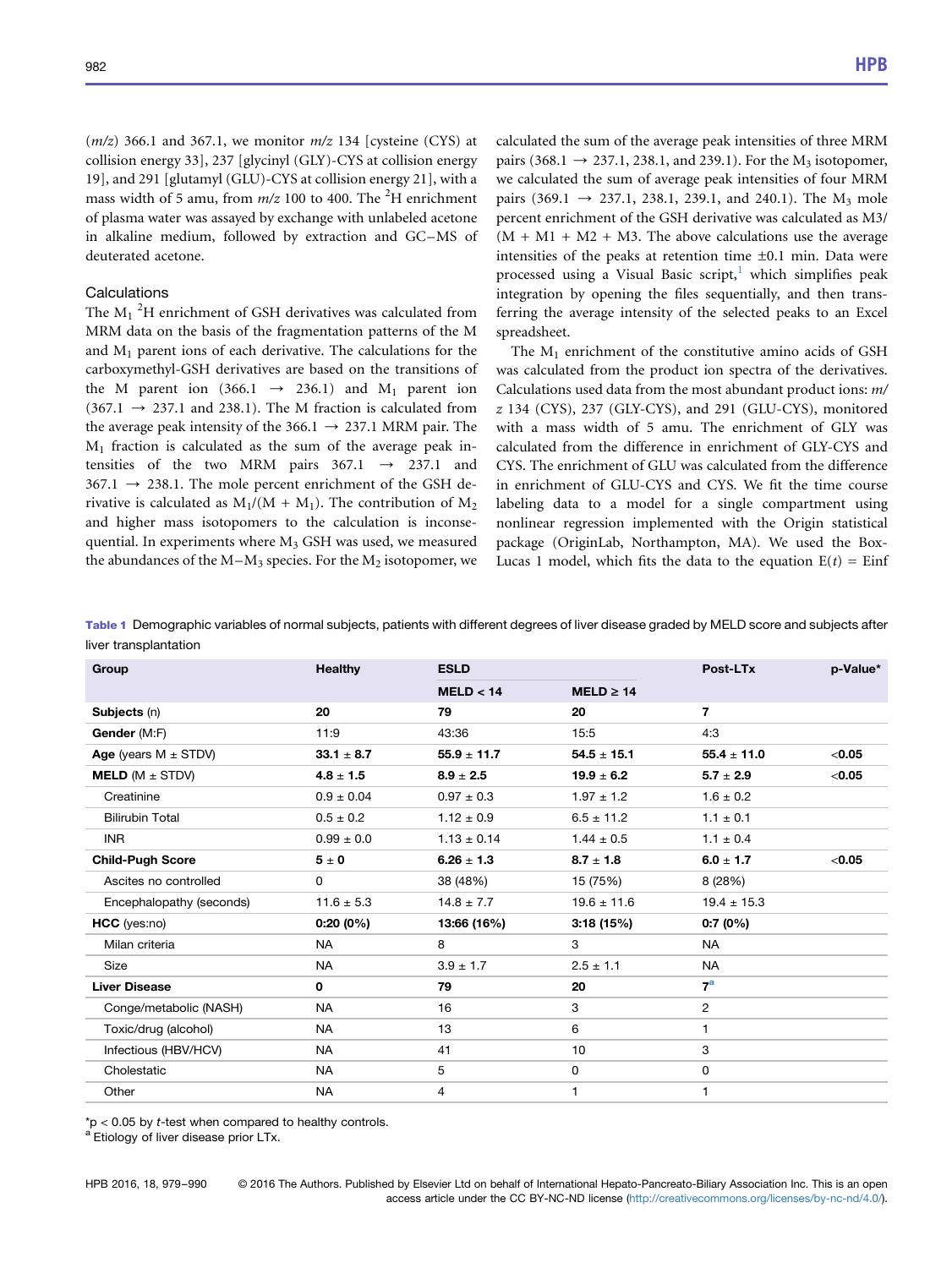$(1 - e^{-kt})$ , where t is time and E(t) is the enrichment of the isotopomer at time  $t$  and Einf is the plateau enrichment. This equation describes the labeling of the pool with the tracer. The parameters to be estimated are the plateau enrichment and k, which is equal to flux/(pool size). We used the calculated 95% confidence intervals for the parameters as the criteria for determining difference when comparing the plots.

#### Statistical approach

Variables were entered in an Excel spreadsheet to be transferred to JMP statistical software (SAS Institute, Chicago V12). On continuous numerical non metabolic variables, probability of difference among groups was performed by ANOVA and between groups by a two-tailed t-test at a 0.05 level. Metabolites concentration data were normalized using log transformation. Difference between groups on categorical variables were tested by chi-square methods. Metabolic prints among groups were evaluated by principal component analyses as described below. Univariate analyses, t-test, and fold change analysis were performed to provide a preliminary overview about metabolites discriminating the groups. For the fold change analysis, a variable was considered as significant if the number was above the given threshold.

#### Principal component analyses

Multivariate analysis including Principal Component Analysis (PCA) and Partial Least Square Discriminant Analysis (PLS-DA) were conducted to investigate and visualize the pattern of metabolite differences among groups. PCA is an unsupervised method aiming to find the directions that best explain the variance in a data set. PLS-DA model used Variable Importance in the Projection (VIP) scores to identify the most influential



Figure 1 a. Glutathione species (GSH = glutathione reduced; GSSG = glutathione oxidized and bound; ratio = GSH/GSSG-bound<sup>2</sup>;  $OA =$  ophthalmic acid)) in healthy controls (n = 10) fasted for 8 h or after subjects were fed an 800 calories meal. Results are expressed as mean on relative concentration units. There was a statistical significant difference between the fast vs fed status in the relative concentrations of GSH and OA (t-test, p < 0.05). b. Tier 1 metabolites (glucose, glycerol and lactate) in healthy controls (n = 10) fasted for 8 h or after subjects were fed standardized 800 calories meal. There was a statistical significant difference between the fast status vs fed in the relative concentrations of glucose, glycerol and lactate (ANOVA followed by  $t$ -test,  $p < 0.05$ )



Figure 2 Turn over of glutathione species. (GSH = reduced, GSSG = oxidized and bound and OA = ophthalmate) in healthy subjects ( $n = 10$ ) by *isotopomer analyses (M1) on <sup>2</sup>H<sub>2</sub>O enriched plasma.* There was not a difference in the synthesis of glutathione sp. on healthy subjects a) Fasted for 8 h vs b) Fed a standardized 800 calorie meal ( $p > 0.05$  by ANOVA)

HPB 2016, 18, 979–990 © 2016 The Authors. Published by Elsevier Ltd on behalf of International Hepato-Pancreato-Biliary Association Inc. This is an open access article under the CC BY-NC-ND license [\(http://creativecommons.org/licenses/by-nc-nd/4.0/](http://creativecommons.org/licenses/by-nc-nd/4.0/)).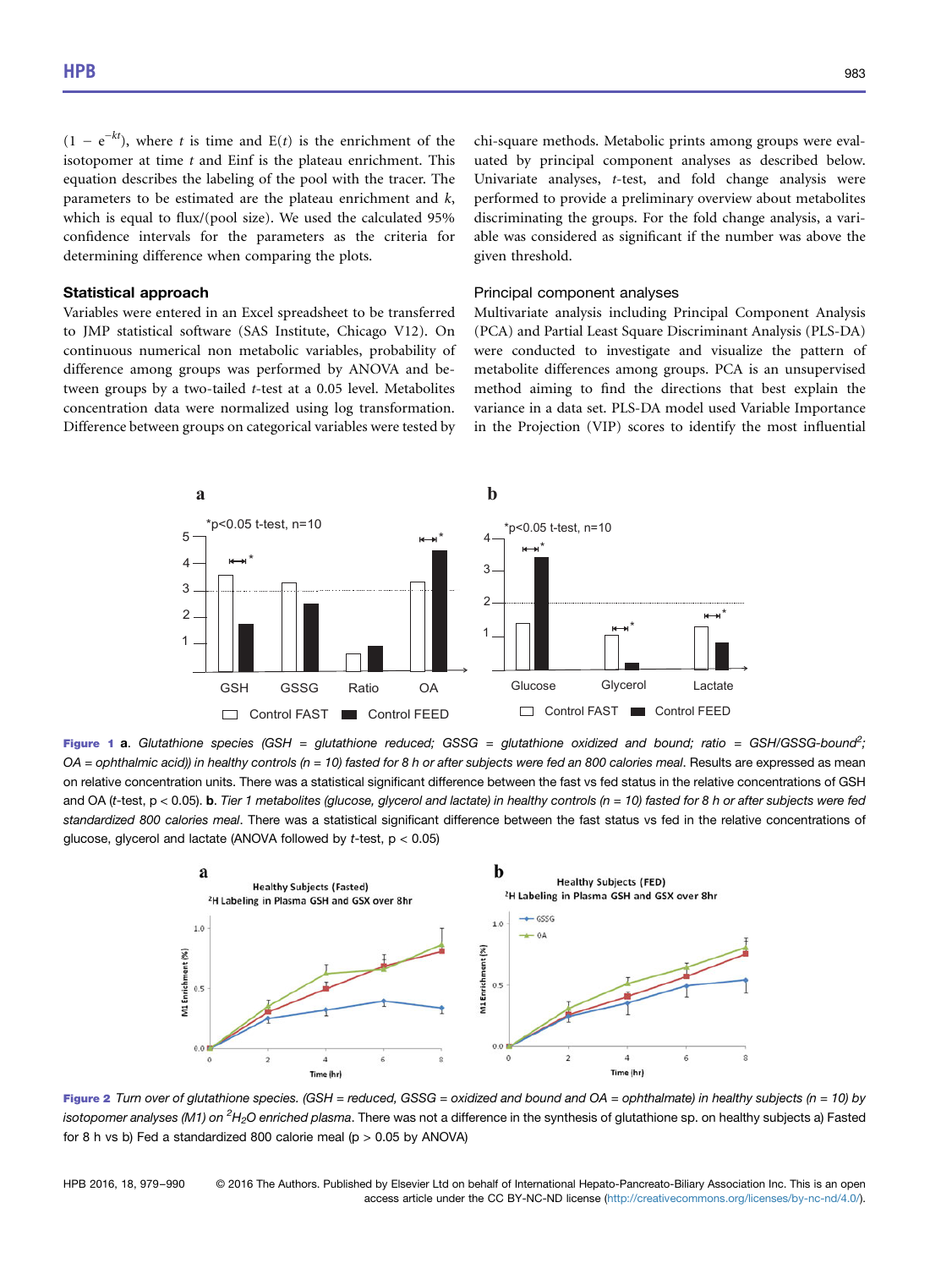metabolites. VIP scores higher than 0.8 are considered as meaningful. Metabolites with VIP score  $\geq 1$  were considered as significant important features to differentiate groups. Statistical analyses were performed using code developed in R (R Developmental Core Team [http://www.R-project.org\)](http://www.r-project.org/) and MetaboAnalyst 3.0 (Xia, J., Sinelnikov, I., Han, B., and Wishart, D.S. (2015) MetaboAnalyst 3.0 – making metabolomics more meaningful. Nucl. Acids Res. ([http://dx.doi.org/10.1093/nar/](http://dx.doi.org/10.1093/nar/gkv380) [gkv380\)](http://dx.doi.org/10.1093/nar/gkv380).

#### **Results**

Main demographic variables of healthy subjects, patients with ESLD and patients after LTx are showed in Table 1. Healthy controls were significantly younger and with a lower MELD and Child Pugh Scores when compared with other groups of patients  $(p < 0.05)$ . Patients with ESLD were divided into two subgroups according to their MELD score. Patients with ESLD either in the lower/higher MELD score group had similar proportion of HCC and similar distribution regarding the etiology for their liver disease.

#### Healthy subjects

Twenty healthy subjects were included in the present studies; 11 males and 9 females with a mean age of  $33.1 \pm 8.7$  years, and normal liver function test (not showed). Ten enrolled patients underwent labeling studies under fasted conditions and after a standardized 800 calorie meal. Healthy subjects showed higher concentration of GSH and a lower concentration of OA in the fasted state compared to the fed state (Fig. 1a,  $p < 0.05$ ). Nevertheless, the turnover of GSH was similar (Fig. 2). Furthermore, healthy subjects differed significantly in the concentration of glucose, glycerol and lactate from the fasted state when compared to the fed state, as expected (Fig. 1b,  $p < 0.05$ ). There were no significant differences in the glutathione species or Tier 1 metabolites when distributed by gender (male vs female, results no shown). In addition, there was not a statistical difference in the rate of labeling of GSH or OA between the fasted vs the feed state in the healthy subjects (Fig. 2). The results of their metabolic print on 21 compounds under fasted vs fed conditions are displayed on Table 2. The standardized 800 calorie meal was high in carbohydrates and proteins, and low in fats. The findings were consistent with our predictions.

#### Patients with end stage liver disease (ESLD)

Glutathione species were significantly different in patients with ESLD when compared to healthy controls (Fig. 3a,  $p < 0.05$ ). There was a decreased in the concentration of the reduced glutathione with change in the GSH/GSSG ratio. In addition, a significant difference in the Tier 1 metabolic print with marked decrease in glucose and glycerol and elevated concentration of lactated in patient with liver disease when compared to healthy subjects (Fig. 3b,  $p < 0.05$ ). Alterations in all main metabolites

<sup>984</sup> HPB

Table 2 Demographics and metabolite profile on 21 compounds of normal subjects. Subjects were fast for 8hr prior to the study vs fed a standardized 800calo meal just prior to the study. All studies were performed in the morning under no sleep deprivation and under standardized environment. Relative metabolomic data are expressed as ratios to an internal standard

|                    | <b>Healthy Controls</b> |                   | p-Value* |  |
|--------------------|-------------------------|-------------------|----------|--|
|                    | <b>FAST</b>             | <b>FED</b>        |          |  |
| Gender (M:F)       | 5:5                     | 5:5               |          |  |
| Age (years)        | $44 \pm 11$             | $44 \pm 11$       |          |  |
| Race               |                         |                   |          |  |
| Caucasian          | 6                       | 6                 |          |  |
| African American   | 2                       | 2                 |          |  |
| Latino             | 1                       | 1                 |          |  |
| Body mass index    | $25 \pm 4$              | $25 \pm 4$        |          |  |
| Pre-albumin (g/dL) | $25 \pm 8$              | $23 \pm 7$        |          |  |
| IGF-1              | $122 \pm 47$            | $123 \pm 52$      |          |  |
| Co-morbidity       | HTN $(n = 1)$           | HTN $(n = 1)$     |          |  |
| Metabolite         |                         |                   |          |  |
| Amino acids        |                         |                   |          |  |
| Alanine            | $0.26 \pm 0.21$         | $0.12 \pm 0.04$   | < 0.05   |  |
| Glycine            | $0.15 \pm 0.12$         | $0.17 \pm 0.07$   |          |  |
| Isoleucine         | $0.05 \pm 0.03$         | $0.09 \pm 0.03$   |          |  |
| Lysine             | $0.18 \pm 0.016$        | $0.12 \pm 0.22$   |          |  |
| Proline            | $0.15 \pm 0.16$         | $0.07 \pm 0.04$   | < 0.05   |  |
| Serine             | $0.08 \pm 0.06$         | $0.07 \pm 0.03$   |          |  |
| Valine             | $0.23 \pm 0.28$         | $0.16 \pm 0.06$   |          |  |
| Threonine          | $0.16 \pm 0.12$         | $0.13 \pm 0.05$   |          |  |
| Carbohydrate       |                         |                   |          |  |
| Glucose            | $1.5 \pm 1.7$           | $3.47 \pm 1.43$   | < 0.05   |  |
| Fructose           | $0.02 \pm 0.03$         | $0.01 \pm 0.01$   |          |  |
| Pyruvate           | $0.01 \pm 0.00$         | $0.01 \pm 0.00$   |          |  |
| Lactate            | $1.23 \pm 1.10$         | $0.78 \pm 0.33$   |          |  |
| α-Hydroxy-butyrate | $0.05\pm0.06$           | $0.03 \pm 0.01$   |          |  |
| Amino-malonic acid | $0.02 \pm 0.02$         | $0.01 \pm 0.01$   |          |  |
| Pyroglutamic acid  | $0.13 \pm 0.02$         | $0.11 \pm 0.06$   |          |  |
| Threonic acid      | $0.01 \pm 0.00$         | $0.02\,\pm\,0.00$ |          |  |
| Lipids             |                         |                   |          |  |
| Cholesterol        | $1.62 \pm 0.83$         | $2.44 \pm 1.34$   |          |  |
| Glycerol           | $0.09 \pm 0.04$         | $0.16 \pm 0.08$   |          |  |
| Oleic acid         | $0.50 \pm 0.64$         | $0.56 \pm 0.51$   |          |  |
| Palmitate          | $1.22 \pm 1.06$         | $0.98 \pm 0.39$   |          |  |
| Stearic acid       | $1.07 \pm 0.76$         | $1.12 \pm 0.44$   |          |  |

#### $*$ p < 0.05 by t-test.

(amino acids, carbohydrates and lipids) were also observed in patients with ESLD when compared with controls and those disturbances were more pronounced in patients with higher MELD score (>14). PCA showed pyro-glutamic acid, pyruvate,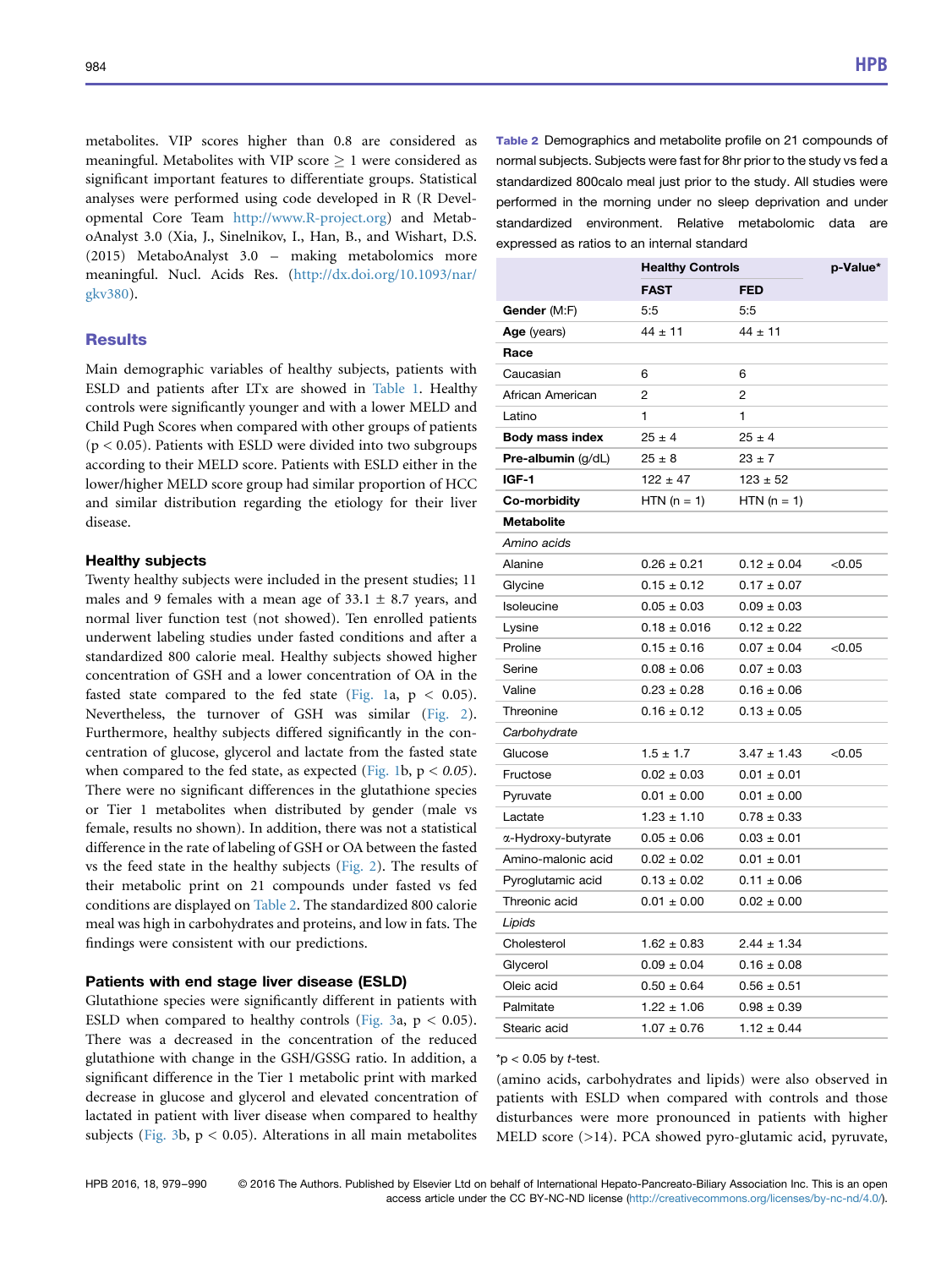

Figure 3 a. Glutathione species (GSH = glutathione reduced; GSSG = glutathione oxidized and bound; ratio = GSH/GSSG-bound<sup>2</sup>;  $OA =$  ophthalmic acid)) in fasted subjects from healthy controls ( $n = 20$ ) and patients with end stage liver disease stratified by the MELD score  $\langle$ <14; n = 72) and >14; n = 27). Results are expressed as mean on relative concentration units. There was a statistical significant difference between the glutathione species print from patients with ESLD (either lower or higher MELD scores) compared to the print of healthy individuals (p < 0.05, by t-test). In addition there was a significant difference in the glutathione species print of patients with ESLD and lower vs higher MELD score (p < 0.05). **b.** Tier 1 metabolites (glucose, glycerol and lactate) in fasted subjects from healthy controls (n = 20) and form patients with end stage liver disease stratified by the MELD score  $\langle 14; n = 72 \rangle$  and  $> 14; n = 27$ ). There was a statistical significant difference between the Tier 1 metabolic print from patients with ESLD (either lower or higher MELD scores) compared to the print of healthy individuals (p < 0.05). In addition there was a significant difference in the Tier 1 metabolic print of patients with ESLD and lower vs higher MELD score (p < 0.05, by t-test)

cholesterol, glycerol and glucose are significantly different in patients with ESLD when compared to healthy subjects. In addition, PLS-DA showed that lysine and fructose may also discriminate patients with ESLD from healthy subjects (Fig. 4).

#### Patients with ESLD by etiology

A trend for some differences was observed in the glutathione species when patients with ESLD were grouped by their etiology of liver disease (Table 3). OA was noted to be significantly increased in patient with infectious causes (HCV/HBV). PCA and PLA-DA were not performed due to the low numbers of patients in some of the etiology groups.

#### Patients with ESLD and hepatocellular carcinoma (HCC)

Patients with ESLD with and without malignancy showed a significant difference on their glutathione species profile when compared to controls (Fig. 5a,  $p < 0.05$ ). Tier 1 metabolic print differed significantly in patients with ESLD by tumor status, ESLD & HCC<sup>-</sup> vs ESLC & HCC<sup>+</sup> (Fig. 5b, p < 0.05). Tier 2



Figure 4 Principal Component Analyses (PCA) and Volcano Plot of metabolites in patients with ESLD. a. Tier 2 metabolites were measured in patients with end stage liver disease (ESLD) and healthy subjects. In was found pyro-glutamic acid, pyruvate, cholesterol and glucose significantly discriminate patients with ESLD and MELD >14 when compared to healthy controls. Results are displayed in b as a Volcano plot. In addition, PLS-DA, found lysine and fructose as additional discriminant metabolites between compared groups (VP scores no shown)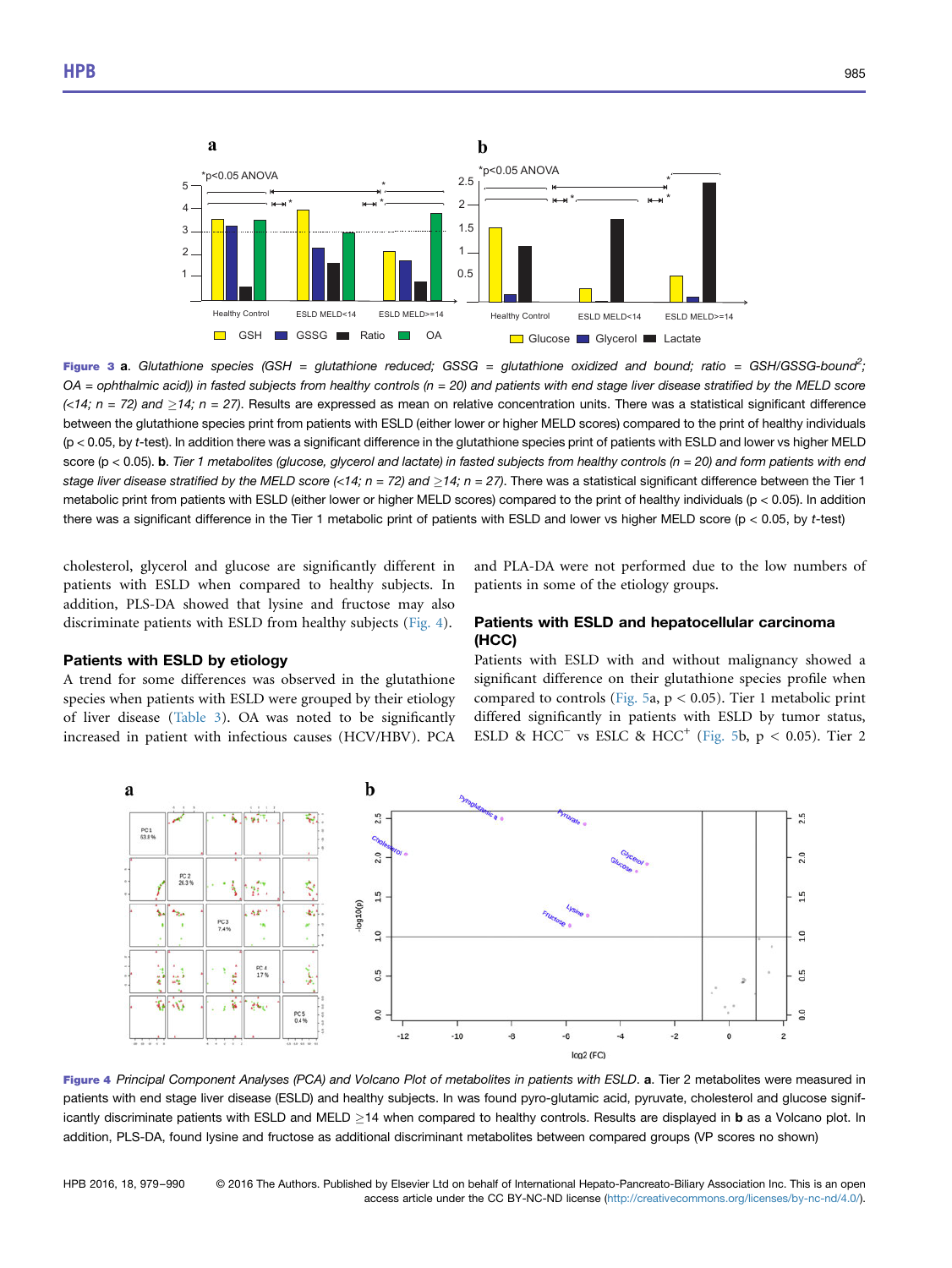metabolites were measured in patients with ESLD and tumor vs healthy subjects. In was found, by PCA and PLS-DA cholesterol, pyroglutamic acid, inositol, ethanolamine, fructose, pyruvate, citric acid and lysine were discriminative metabolites. Additional metabolites displayed in the volcano plot included glycolic acid, galacturonic acid and ribose ([Fig. 6](#page-10-0)). Tier 2 metabolites were measured in patients with ESLD-HCC<sup>+</sup> vs ESLD-HCC<sup>−</sup>. PCA and PLS-da analyses showed myristic acid, citric acid, succinic acid, L-methionine, D-threitol, fumaric acid, pipecolic acid, isoleucine, glycolic acid, hydroy-butyrate, steraric acid and hexanoic acid were discriminative metabolites ([Fig. 6](#page-10-0)). No additional metabolites were found in the volcano plot.

#### Glutathione species labeling in patients with ESLD and after LTx

Patients with ESLD has a significant decreased in the labeling of GSH and an increased labeling of GSSG-bound when compared

to healthy controls and patients after liver transplantation  $(p < 0.05)$ . Patients after LTx has a similar profile as healthy controls ([Fig. 7](#page-11-0)).

#### **Discussion**

The incidence of liver disease is increasing in the USA.<sup>[1,3,4](#page-12-0)</sup> ESLD is the most significant risk factor for the development of HCC, malignancy that has tripled its incidence in USA during the last decade.<sup>[2,25](#page-12-0)</sup> Nevertheless, the detection of this malignancy on high risks population still relies on imaging modalities with up to 80% of cases being found at an advanced stage. The present study is aimed to determine metabolic prints and changes in the glutathione redox system in plasma from patients with ESLD. It was observed a significant different profile on patients with ESLD when stratified by MELD score when compared to the healthy subjects. Patients with ESLD had a significantly different

Table 3 Glutathione species of healthy subjects and patients with ESLD stratified by disease process categories: metabolic (NASH), toxic (alcohol related), infectious (HCV, HBV), cholestatic (autoimmune, PSC, PBC) and other (SBC, chronic rejection)

|                          | <b>Healthy</b> | <b>ESLD</b>    |               |                |               |                |        |
|--------------------------|----------------|----------------|---------------|----------------|---------------|----------------|--------|
|                          |                | <b>Metab</b>   | <b>Toxic</b>  | <b>Infec</b>   | <b>Choles</b> | <b>Other</b>   |        |
| Subjects (n)             | 20             | 5              | 4             | 35             | $\mathbf{2}$  | 8              |        |
| MELD                     | $4.3 \pm 1.2$  | $14 \pm 5.3$   | $17 + 27.5$   | $11.7 \pm 4.8$ | $11 \pm 2.8$  | $10.1 \pm 2.3$ | < 0.05 |
| Child-Pugh               | $5.0 \pm 0.0$  | $7.6 \pm 2.3$  | $8.5 \pm 2.4$ | $6.8 \pm 1.5$  | $6 \pm 0$     | $5.6 \pm 0.7$  | < 0.05 |
| Encephalopathy (seconds) | $12.3 \pm 5.2$ | $13.8 \pm 3.7$ | $9.6 \pm 2.7$ | $16.7 \pm 8.2$ | $20.5 \pm 12$ | $29.2 \pm 23$  | < 0.05 |
| GSH (nMol/ml)            | $3.9 \pm 1.6$  | $2.5 \pm 1.3$  | $2.4 \pm 1.2$ | $3.5 \pm 4.8$  | $2.8 \pm 0.5$ | $2.6 \pm 1.4$  |        |
| GSSG-bound               | $3.6 \pm 1.4$  | $1.9 \pm 1.0$  | $1.8 \pm 0.9$ | $2.6 \pm 2.8$  | $1.5 \pm 0.4$ | $2.0 \pm 0.8$  | < 0.05 |
| <b>OA</b>                | $4.0 \pm 4$    | $6.4 \pm 4.7$  | $5.9 \pm 3.1$ | $8.9 \pm 4.6$  | $5.7 \pm 4.4$ | $4.9 \pm 4.5$  | < 0.05 |

 $*p < 0.05$  by t-test when compared to healthy controls.



Figure 5 a. Glutathione species (GSH = glutathione reduced; GSSG = glutathione oxidized and bound; ratio = GSH/GSSG-bound<sup>2</sup>;  $OA =$  ophthalmic acid)) in fasted subjects from three groups: healthy controls ( $n = 20$ ), patients with end stage liver disease and no primary malignancy (HCC<sup>-</sup>, n = 83) and patients with end stage liver disease and primary malignancy (HCC<sup>+</sup>, n = 16). Results are expressed as mean on relative concentration units. There was a statistical significant difference between the glutathione species from patients with ESLD with or without malignancy compared to the print of healthy individuals (p < 0.05, by ANOVA followed by t-test). b. Tier 1 metabolites (glucose, glycerol and lactate) in fasted subjects from healthy controls ( $n = 20$ ) and patients with ESLD by tumor status. There was a statistical significant difference between the Tier 1 metabolic print from patients with ESLD with or without malignancy compared to the print of healthy individuals (p < 0.05). Furthermore, there was a significant difference in the Tier 1 metabolic print of patients with ESLD and HCC<sup>−</sup> vs HCC+ (p < 0.05)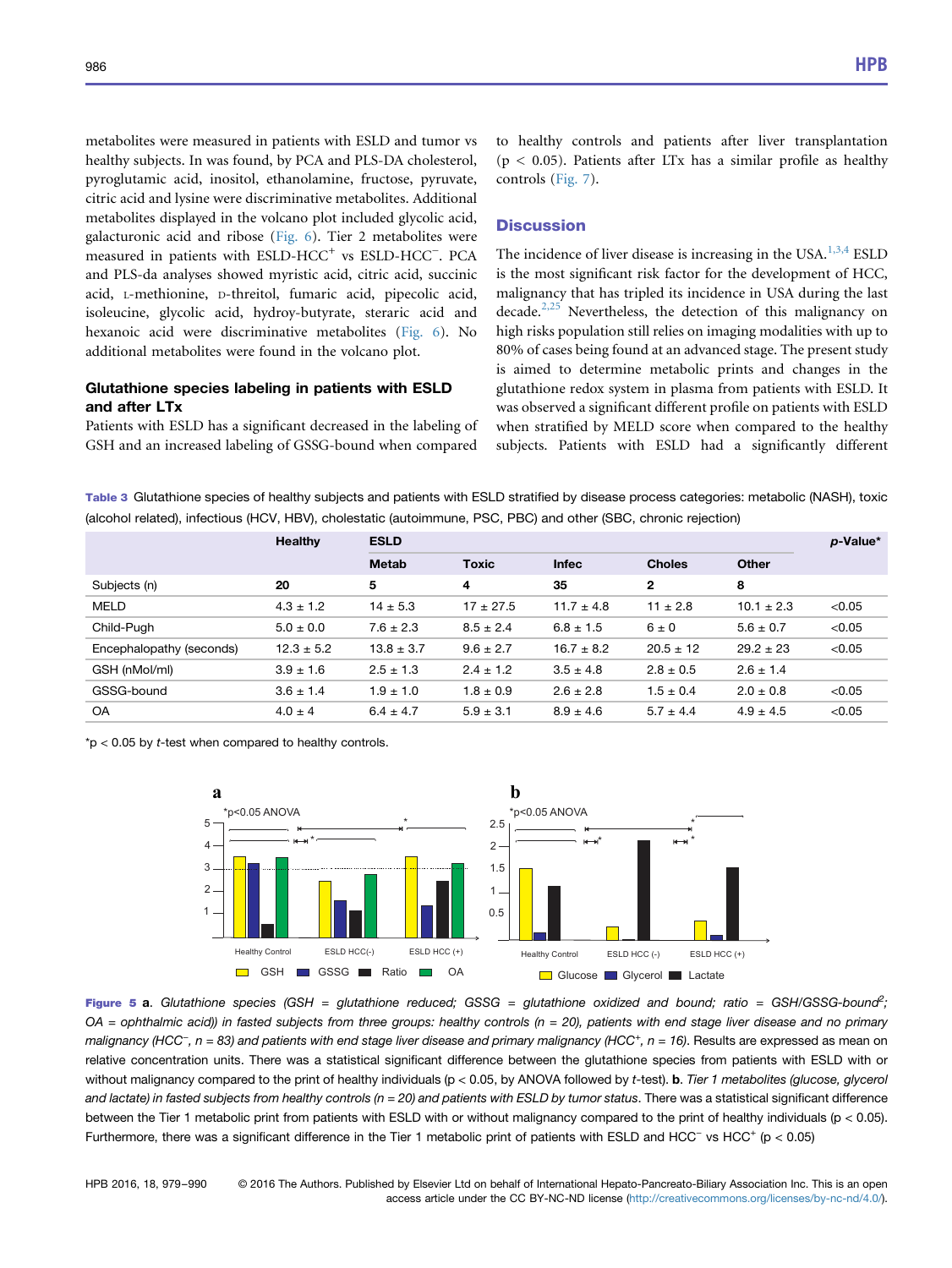<span id="page-10-0"></span>

Figure 6 Volcano Plot of metabolites by PCA & PLS-DA in patients with ESLD. a. Tier 2 metabolites were measured in patients with end stage liver disease (ESLD) and tumor (n = 16)) vs healthy subjects (n = 20). In was found cholesterol, pyroglutamic acid, inositol, ethanolamine, fructose, pyruvate, citric acid and lysine were discriminative metabolites. Additional metabolites displayed in the volcano plot included glycolic acid, galacturonic acid and ribose. Importance in projection (VIP) Scores for each metabolite found by PLS-DA are displayed. **b**. Tier 2 metabolites were measured in patients with ESLD-HCC<sup>+</sup> (n = 16)) vs ESLD-HCC<sup>−</sup>(n = 68). It was found myristic acid, citric acid, succinic acid, Lmethionine, D-threitol, fumaric acid, pipecolic acid, isoleucine, glycolic acid, hydroy-butirate, steraric acid and hexanoic acid were discriminative metabolites. No additional metabolites were found in the volcano plot. Importance in projection (VIP) Scores for each metabolite found by PLS-DA are displayed

glutathione species print and metabolic profile according to their tumor status. Patients with ESLD had a significantly different turn-over of glutathione species when compared to healthy subjects and to patients after liver transplantation.

We hypothesized that glutathione species print was a sensitive tool to detect oxidative stress of liver cells but not specific to the etiology of the injury. Nevertheless, the mechanism of the injury, as it differs according to the agent, may have a different metabolic print. Therefore, the measurement of glutathione species and the metabolic print of an individual may provide us with the severity of the insult and a metabolic print specific to the injury and to the state of liver disease and its progression. Patients with worsening liver dysfunction may have a different metabolic profile than a patient with progressive portal hypertension and both prints may add to the predictive value of the profile. In addition, the development of malignancy could not only

aggravate the metabolic stress but also add a new profile. The present study showed that it is possible to i) differentiate patients with ESLD from healthy subjects based on the liver stress and their metabolic print, ii) to grade patients into low and high MELD scores (liver dysfunction), and iii) it may be possible to categorize subjects with ESLD by their tumor status. In addition, we may be able to follow the progress of patients by the etiology of their liver injury. Perhaps and instead of focusing on each metabolic path that may be altered in the individual or in the overall group, we would like to focus in ways that further define metabolic patterns of liver dysfunction and progression to ESLD and malignancy. Nonetheless, specific metabolic paths may serve as therapeutic targets or markers of response/failure to an intervention.

It was found that glutathione species and metabolic prints differentiated patients with low and high MELD score from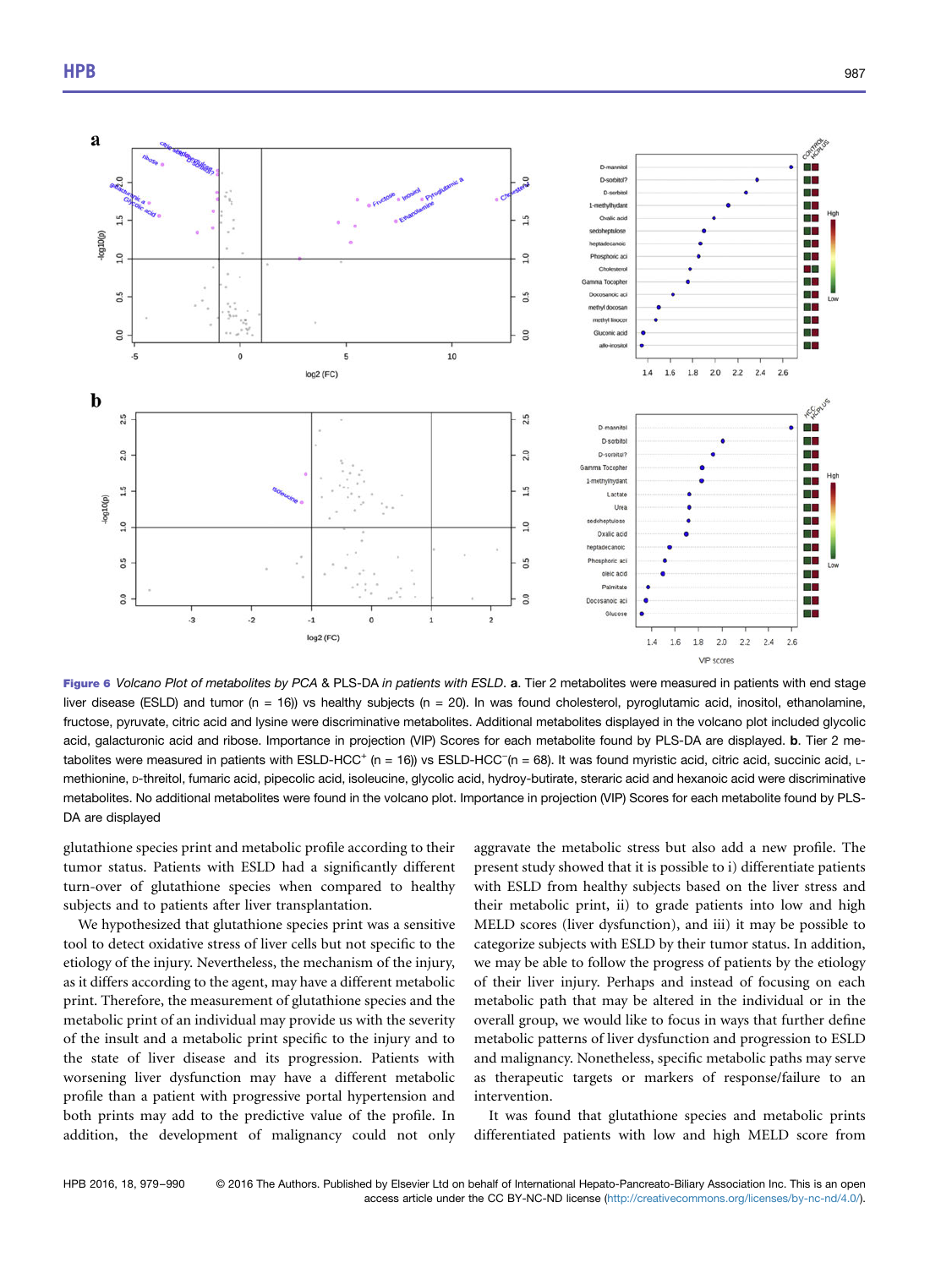<span id="page-11-0"></span>

Figure 7 Synthesis of glutathione sp. (GSH = reduced and GSSG = oxidized and bound) in fasted subjects from three groups: a) healthy controls  $(n = 10)$ , b) patients with end stage liver disease (ESLD,  $n = 7$ ) and c) patients after liver transplantation (LTx,  $n = 7$ ). There was a statistical significant difference between the glutathione species labeling from patients with ESLD when compared to the glutathione synthesis from healthy individuals (p < 0.05 by ANOVA). The glutathione labeling from patients after liver transplantation were similar to the one from healthy patients

healthy subjects. The MELD score predicts 90 days survival of patients with ESLD in the waiting list for LTx and predict postoperative complications after surgery of patients with liver dis-ease.<sup>[26](#page-12-0)–30</sup> PCA and PLS-DA provided metabolic prints of patients with ESLD distributed by high or low MED scores. Thus changes in the glutathione species and metabolic patterns can measure progression of liver dysfunction, it could detect changes from a state of ESLD compensated to uncompensated one and perhaps predict survival of the patients in the LTx waiting list or graft function after transplantation. Furthermore, the metabolic changes noted during liver injury by a specific process, i.e. NASH, HCV had prints of common metabolites changes and prints of specific metabolites disturbances according to its etiology. The specific metabolic signature for an individual patient could be determined according to his/her etiology and disease progression. Early detection of a path for decompensation in a given etiology or for malignant transformation could alert the clinician for a timely intervention.<sup>[31,32](#page-12-0)</sup> The number of patients required to validate such predictions are much larger and a matter of future studies.

Another aim of the present study was to translate methods from animal models where it was found glutathione species and metabolic disturbances were present in the early development of tumor cells; not only in normal livers but in livers with advanced fibrosis. Glutathione species and metabolic prints discriminate patients with ESLD and HCC from healthy patients, and more importantly they may discriminate subjects with tumors from patients with ESLD and no malignancy. Metabolic prints may prove to be a method for screening populations at high risk of developing HCC. $33$  The present study was not designed to correlate histology or tumor staging with a specific metabolic printing. $34$  Nevertheless, it would be a focus of another study to determine the metabolic print of primary liver tumors and their stage vs secondary tumors. In addition, we would like to determine if the grade of tumor differentiation could provide a specific metabolic printing that would predict and correlate with patient survival.<sup>[18,33](#page-12-0)</sup>

Glutathione species alterations were found to be a sensitive marker of liver stress imposed by any injury to the parenchymal cells and manifested in plasma on their reduced or oxidized forms. In addition, OA was noted to have similar sensitivity but also misses the specificity of the injury. The nature of the glutathione alterations was not approached in the present study neither their association with any specific etiology. Nevertheless, the labeling of glutathione reduced was significantly decreased while the labeling of glutathione oxidized was increased in patients with ESLD when compared to healthy subjects and to patients after liver transplantation with normal graft function. The higher disturbances were noted in patients with HCC and in patients with active viral infections. Even though the labeling of glutathione reduced was normalized after liver transplantation, the ratio of the reduced/oxidized glutathione forms and the concentration OA were increased in these patients when compared to healthy controls. This occurred even though they had normal graft function, perhaps reflecting an ongoing liver stress not obvious by routine liver tests.

The present studies should be taken in the light of some limitations. Standardization of procedures and MS techniques in a timely fashion are required if metabolic profiles are to be adopted for clinical use in the future. In addition, the further development of metabolic libraries will help to define and correlate specific metabolic prints with the specific state of liver dysfunction, portal hypertension, and tumor status for the individual. Since glutathione species and metabolic profiles are performed in processed plasma, it may prove to be a useful method for screening high risk populations for disease progression and perhaps by tumor status. Nonetheless, the number of patients presented in the present study are relatively low and values and profiles may vary as more studies are performed.

In conclusion, the present study has shown that glutathione species alterations and metabolic prints measured in plasma from patients with ESLD discriminated patients from healthy subjects, graded patients by the severity of their liver condition, and may categorize patients by the presence or absence of HCC.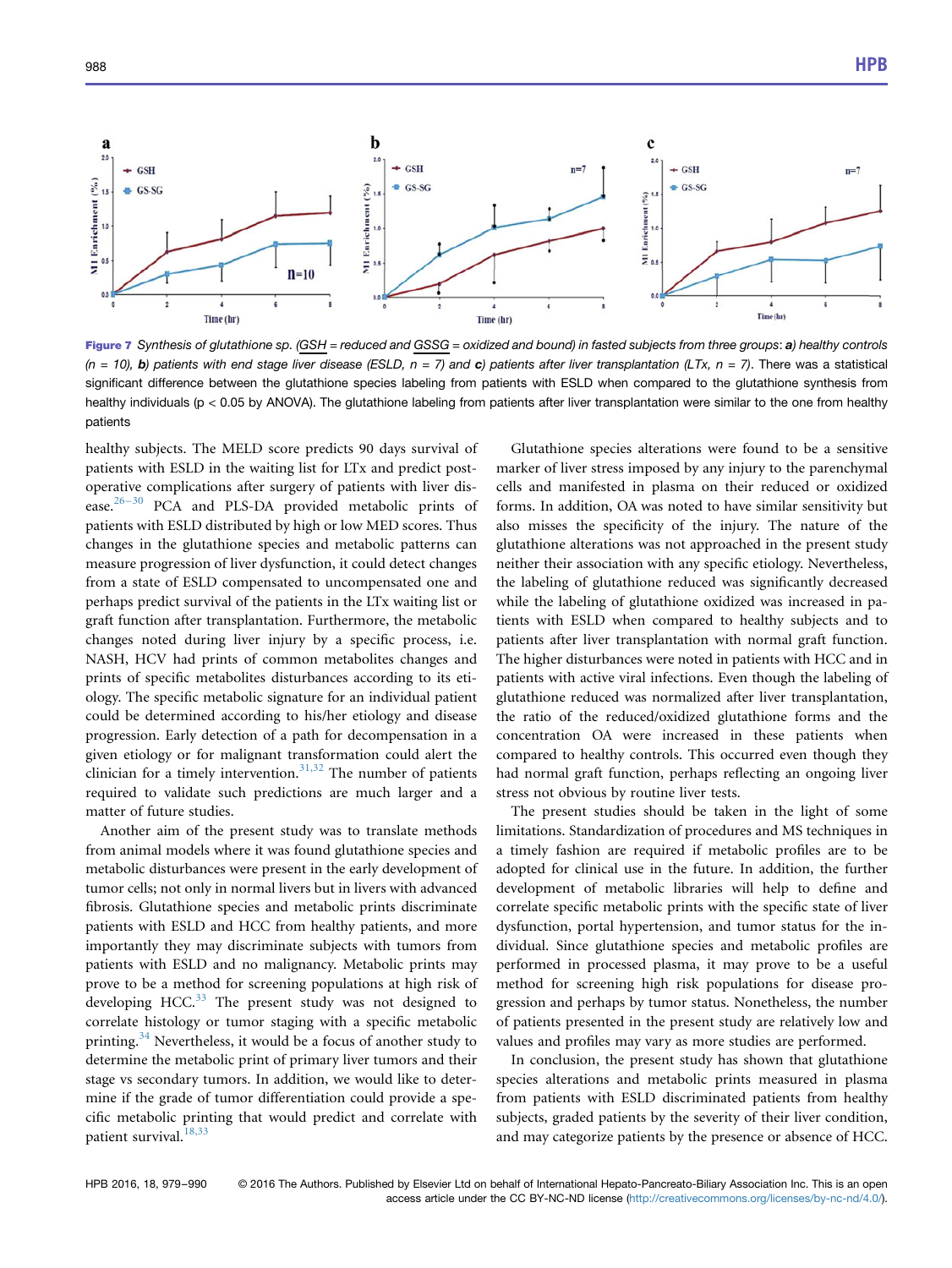<span id="page-12-0"></span>Further studies are needed to define the role of glutathione species and metabolic prints and their correlations with clinical variables to determine their predictive value and function as a screening tool.

#### Acknowledgment

This work was presented in part at the ASTS Philadelphia 2011, AHPBA/ IHPBA Buenos Aires 2012 and ILTS Valencia 2012.

This work was supported by the Road Map grant initiative of NIDDK (5R33DK070291) and by Grant (1R01ES013925). Dr. RA Ibarra was supported by a Ruth L. Kirschstein National Research Service Award NIH/NIDDK (T32- DK007319).

#### Conflicts of interest

None declared.

#### References

- 1. [Bunchorntavakul C, Reddy KR. \(2015\) Diagnosis and management of](http://refhub.elsevier.com/S1365-182X(16)31898-6/sref1) [overlap syndromes.](http://refhub.elsevier.com/S1365-182X(16)31898-6/sref1) Clin Liver Dis 19:81–97.
- 2. [Global Burden of Disease Cancer C, Fitzmaurice C, Dicker D, Pain A,](http://refhub.elsevier.com/S1365-182X(16)31898-6/sref2) Hamavid H, Moradi-Lakeh M et al[. \(2015\) The global burden of cancer](http://refhub.elsevier.com/S1365-182X(16)31898-6/sref2) 2013. [JAMA Oncol](http://refhub.elsevier.com/S1365-182X(16)31898-6/sref2) 1:505–527.
- 3. [Conzen KD, Vachharajani N, Collins KM, Anderson CD, Lin Y, Wellen JR](http://refhub.elsevier.com/S1365-182X(16)31898-6/sref3) et al[. \(2015\) Morbid obesity in liver transplant recipients adversely af](http://refhub.elsevier.com/S1365-182X(16)31898-6/sref3)[fects longterm graft and patient survival in a single-institution analysis.](http://refhub.elsevier.com/S1365-182X(16)31898-6/sref3) [HPB Off J Int Hepato Pancreato Biliary Assoc](http://refhub.elsevier.com/S1365-182X(16)31898-6/sref3) 17:251–257.
- 4. [Roberts HW, Utuama OA, Klevens M, Teshale E, Hughes E, Jiles R.](http://refhub.elsevier.com/S1365-182X(16)31898-6/sref4) [\(2014\) The contribution of viral hepatitis to the burden of chronic liver](http://refhub.elsevier.com/S1365-182X(16)31898-6/sref4) [disease in the United States.](http://refhub.elsevier.com/S1365-182X(16)31898-6/sref4) Am J Gastroenterol 109:387–393. quiz 6, [94.](http://refhub.elsevier.com/S1365-182X(16)31898-6/sref4)
- 5. [Fox RK. \(2014\) When to consider liver transplant during the manage](http://refhub.elsevier.com/S1365-182X(16)31898-6/sref5)[ment of chronic liver disease.](http://refhub.elsevier.com/S1365-182X(16)31898-6/sref5) Med Clin North Am 98:153–168.
- 6. [Johnson KB, Campbell EJ, Chi H, Zheng H, King LY, Wu Y](http://refhub.elsevier.com/S1365-182X(16)31898-6/sref6) et al. (2014) [Advanced disease, diuretic use, and marital status predict hospital](http://refhub.elsevier.com/S1365-182X(16)31898-6/sref6) [admissions in an ambulatory cirrhosis cohort.](http://refhub.elsevier.com/S1365-182X(16)31898-6/sref6) Dig Dis Sci 59:174–182.
- 7. [Patidar KR, Thacker LR, Wade JB, Sterling RK, Sanyal AJ, Siddiqui MS](http://refhub.elsevier.com/S1365-182X(16)31898-6/sref7) et al[. \(2014\) Covert hepatic encephalopathy is independently associated](http://refhub.elsevier.com/S1365-182X(16)31898-6/sref7) [with poor survival and increased risk of hospitalization.](http://refhub.elsevier.com/S1365-182X(16)31898-6/sref7) Am J Gastroenterol [109:1757](http://refhub.elsevier.com/S1365-182X(16)31898-6/sref7)–1763.
- 8. [Wong RJ, Wantuck J, Valenzuela A, Ahmed A, Bonham C, Gallo A](http://refhub.elsevier.com/S1365-182X(16)31898-6/sref8) et al. [\(2014\) Primary surgical resection versus liver transplantation for](http://refhub.elsevier.com/S1365-182X(16)31898-6/sref8) [transplant-eligible hepatocellular carcinoma patients.](http://refhub.elsevier.com/S1365-182X(16)31898-6/sref8) Dig Dis Sci 59: 183–[191.](http://refhub.elsevier.com/S1365-182X(16)31898-6/sref8)
- 9. [Bruix J. \(2014\) Usefulness of the molecular pro](http://refhub.elsevier.com/S1365-182X(16)31898-6/sref9)file in the diagnosis, [prognosis and treatment of hepatocellular carcinoma.](http://refhub.elsevier.com/S1365-182X(16)31898-6/sref9) Gastroenterol Hepatol [37\(Suppl. 2\):81](http://refhub.elsevier.com/S1365-182X(16)31898-6/sref9)–89.
- 10. Mah [WC, Thurnherr T, Chow PK, Chung AY, Ooi LL, Toh HC](http://refhub.elsevier.com/S1365-182X(16)31898-6/sref10) et al. (2014) Methylation profi[les reveal distinct subgroup of hepatocellular carci](http://refhub.elsevier.com/S1365-182X(16)31898-6/sref10)[noma patients with poor prognosis.](http://refhub.elsevier.com/S1365-182X(16)31898-6/sref10) PLoS One 9:e104158.
- 11. [Nishida N, Kudo M. \(2014\) Alteration of epigenetic pro](http://refhub.elsevier.com/S1365-182X(16)31898-6/sref11)file in human [hepatocellular carcinoma and its clinical implications.](http://refhub.elsevier.com/S1365-182X(16)31898-6/sref11) Liver Cancer 3: 417–[427.](http://refhub.elsevier.com/S1365-182X(16)31898-6/sref11)
- 12. [Omar H, Lim CR, Chao S, Lee MM, Bong CW, Ooi EJ](http://refhub.elsevier.com/S1365-182X(16)31898-6/sref12) et al. (2015) Blood [gene signature for early hepatocellular carcinoma detection in patients](http://refhub.elsevier.com/S1365-182X(16)31898-6/sref12) [with chronic hepatitis B.](http://refhub.elsevier.com/S1365-182X(16)31898-6/sref12) J Clin Gastroenterol 49:150–157.
- 13. [Yu F, Shen XY, Fan L, Yu ZC. \(2014\) Genome-wide analysis of genetic](http://refhub.elsevier.com/S1365-182X(16)31898-6/sref13) [variations assisted by ingenuity pathway analysis to comprehensively](http://refhub.elsevier.com/S1365-182X(16)31898-6/sref13)

[investigate potential genetic targets associated with the progression of](http://refhub.elsevier.com/S1365-182X(16)31898-6/sref13) hepatocellular carcinoma. [Eur Rev Med Pharmacol Sci](http://refhub.elsevier.com/S1365-182X(16)31898-6/sref13) 18:2102–2108.

- 14. [Armitage EG, Barbas C. \(2014\) Metabolomics in cancer biomarker](http://refhub.elsevier.com/S1365-182X(16)31898-6/sref14) [discovery: current trends and future perspectives.](http://refhub.elsevier.com/S1365-182X(16)31898-6/sref14) J Pharm Biomed Anal [87:1](http://refhub.elsevier.com/S1365-182X(16)31898-6/sref14)–11.
- 15. Atzori L, Griffi[n JL, Scherer PE, Irminger-Finger I. \(2011\) Editorial for the](http://refhub.elsevier.com/S1365-182X(16)31898-6/sref15) directed issue: "[Metabolic pathways in cancer](http://refhub.elsevier.com/S1365-182X(16)31898-6/sref15)". Int J Biochem Cell Biol [43:948](http://refhub.elsevier.com/S1365-182X(16)31898-6/sref15)–949.
- 16. [Baniasadi H, Gowda GA, Gu H, Zeng A, Zhuang S, Skill N](http://refhub.elsevier.com/S1365-182X(16)31898-6/sref16) et al. (2013) Targeted metabolic profi[ling of hepatocellular carcinoma and hepatitis](http://refhub.elsevier.com/S1365-182X(16)31898-6/sref16) [C using LC-MS/MS.](http://refhub.elsevier.com/S1365-182X(16)31898-6/sref16) Electrophoresis 34:2910–2917.
- 17. [Barton RH. \(2011\) A decade of advances in metabonomics.](http://refhub.elsevier.com/S1365-182X(16)31898-6/sref17) Expert Opin [Drug Metab Toxicol](http://refhub.elsevier.com/S1365-182X(16)31898-6/sref17) 7:129–136.
- 18. [Beger RD. \(2013\) A review of applications of metabolomics in cancer.](http://refhub.elsevier.com/S1365-182X(16)31898-6/sref18) [Metabolites](http://refhub.elsevier.com/S1365-182X(16)31898-6/sref18) 3:552–574.
- 19. [Kombu RS, Zhang GF, Abbas R, Mieyal JJ, Anderson VE, Kelleher JK](http://refhub.elsevier.com/S1365-182X(16)31898-6/sref19) et al[. \(2009\) Dynamics of glutathione and ophthalmate traced with 2H](http://refhub.elsevier.com/S1365-182X(16)31898-6/sref19)[enriched body water in rats and humans.](http://refhub.elsevier.com/S1365-182X(16)31898-6/sref19) Am J Physiol Endocrinol Metab [297:E260](http://refhub.elsevier.com/S1365-182X(16)31898-6/sref19)–E269.
- 20. Abbas [R, Kombu RS, Ibarra RA, Goyal KK, Brunengraber H,](http://refhub.elsevier.com/S1365-182X(16)31898-6/sref20) [Sanabria JR. \(2011\) The dynamics of glutathione species and](http://refhub.elsevier.com/S1365-182X(16)31898-6/sref20) [ophthalmate concentrations in plasma from the VX2 rabbit model of](http://refhub.elsevier.com/S1365-182X(16)31898-6/sref20) [secondary liver tumors.](http://refhub.elsevier.com/S1365-182X(16)31898-6/sref20) HPB Surg 2011:709052.
- 21. [Ibarra R, Dazard JE, Sandlers Y, Rehman F, Abbas R, Kombu R](http://refhub.elsevier.com/S1365-182X(16)31898-6/sref21) et al. [\(2014\) Metabolomic analysis of liver tissue from the VX2 rabbit model of](http://refhub.elsevier.com/S1365-182X(16)31898-6/sref21) [secondary liver tumors.](http://refhub.elsevier.com/S1365-182X(16)31898-6/sref21) HPB Surg 2014:310372.
- 22. [Ibarra RA, Abbas R, Kombu RS, Zhang GF, Jacobs G, Lee Z](http://refhub.elsevier.com/S1365-182X(16)31898-6/sref22) et al. (2011) [Disturbances in the glutathione/ophthalmate redox buffer system in the](http://refhub.elsevier.com/S1365-182X(16)31898-6/sref22) [woodchuck model of hepatitis virus-induced hepatocellular carcinoma.](http://refhub.elsevier.com/S1365-182X(16)31898-6/sref22) HPB Surg [2011:789323.](http://refhub.elsevier.com/S1365-182X(16)31898-6/sref22)
- 23. [Dallmann R, Viola AU, Tarokh L, Cajochen C, Brown SA. \(2012\) The](http://refhub.elsevier.com/S1365-182X(16)31898-6/sref23) [human circadian metabolome.](http://refhub.elsevier.com/S1365-182X(16)31898-6/sref23) Proc Natl Acad Sci U S A 109:2625–2629.
- 24. [Davies SK, Ang JE, Revell VL, Holmes B, Mann A, Robertson FP](http://refhub.elsevier.com/S1365-182X(16)31898-6/sref24) et al. [\(2014\) Effect of sleep deprivation on the human metabolome.](http://refhub.elsevier.com/S1365-182X(16)31898-6/sref24) Proc Natl [Acad Sci U S A](http://refhub.elsevier.com/S1365-182X(16)31898-6/sref24) 111:10761–10766.
- 25. (NCI) NCI. (2015) SEER fast stats. [wwwncigov.](http://wwwncigov)
- 26. [Borzio M, Dionigi E, Rossini A, Toldi A, Francica G, Fornari F](http://refhub.elsevier.com/S1365-182X(16)31898-6/sref26) et al. (2015) [Trend of improving prognosis of hepatocellular carcinoma in clinical](http://refhub.elsevier.com/S1365-182X(16)31898-6/sref26) [practice: an Italian in-](http://refhub.elsevier.com/S1365-182X(16)31898-6/sref26)field experience. Dig Dis Sci 60:1465–1473.
- 27. [Donadon M, Costa G, Cimino M, Procopio F, Fabbro DD, Palmisano A](http://refhub.elsevier.com/S1365-182X(16)31898-6/sref27) et al[. \(2015\) Safe hepatectomy selection criteria for hepatocellular car](http://refhub.elsevier.com/S1365-182X(16)31898-6/sref27)[cinoma patients: a validation of 336 consecutive hepatectomies. The](http://refhub.elsevier.com/S1365-182X(16)31898-6/sref27) [BILCHE score.](http://refhub.elsevier.com/S1365-182X(16)31898-6/sref27) World J Surg 39:237–243.
- 28. [Nobel YR, Goldberg DS. \(2015\) Variable use of model for end-stage liver](http://refhub.elsevier.com/S1365-182X(16)31898-6/sref28) [disease exception points in patients with neuroendocrine tumors met](http://refhub.elsevier.com/S1365-182X(16)31898-6/sref28)[astatic to the liver and its impact on patient outcomes.](http://refhub.elsevier.com/S1365-182X(16)31898-6/sref28) Transplantation [99:2341](http://refhub.elsevier.com/S1365-182X(16)31898-6/sref28)–2346.
- 29. [Vicco MH, Rodeles L, Ferini F, Long AK, Musacchio HM. \(2015\) In](http://refhub.elsevier.com/S1365-182X(16)31898-6/sref29)[hospital mortality risk factors in patients with ascites due to cirrhosis.](http://refhub.elsevier.com/S1365-182X(16)31898-6/sref29) [Rev Assoc Med Bras](http://refhub.elsevier.com/S1365-182X(16)31898-6/sref29) 61:35–39.
- 30. [Zielsdorf SM, Kubasiak JC, Janssen I, Myers JA, Luu MB. \(2015\)](http://refhub.elsevier.com/S1365-182X(16)31898-6/sref30) [A NSQIP analysis of MELD and perioperative outcomes in general](http://refhub.elsevier.com/S1365-182X(16)31898-6/sref30) surgery. [Am Surg](http://refhub.elsevier.com/S1365-182X(16)31898-6/sref30) 81:755–759.
- 31. [Beyoglu D, Idle JR. \(2013\) The metabolomic window into hepatobiliary](http://refhub.elsevier.com/S1365-182X(16)31898-6/sref31) [disease.](http://refhub.elsevier.com/S1365-182X(16)31898-6/sref31) J Hepatol 59:842-858.
- 32. [Beyoglu D, Imbeaud S, Maurhofer O, Bioulac-Sage P, Zucman-Rossi J,](http://refhub.elsevier.com/S1365-182X(16)31898-6/sref32) Dufour JF et al[. \(2013\) Tissue metabolomics of hepatocellular](http://refhub.elsevier.com/S1365-182X(16)31898-6/sref32)

HPB 2016, 18, 979–990 © 2016 The Authors. Published by Elsevier Ltd on behalf of International Hepato-Pancreato-Biliary Association Inc. This is an open access article under the CC BY-NC-ND license [\(http://creativecommons.org/licenses/by-nc-nd/4.0/](http://creativecommons.org/licenses/by-nc-nd/4.0/)).